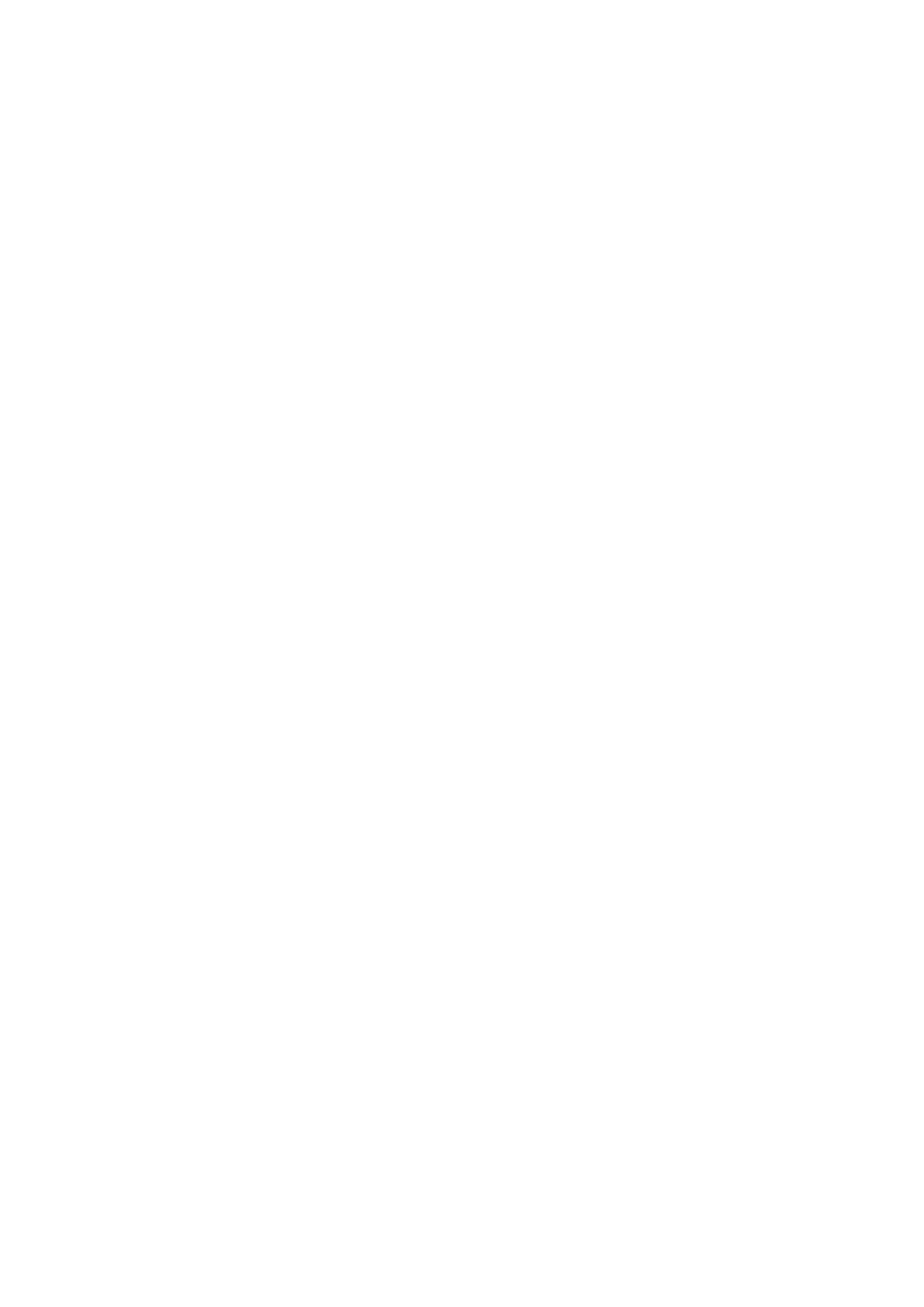# The Unknowable in Literature and Material Culture:

*Essays in Honour of Clive Thomson*

Edited by

Margot Irvine and Jeremy Worth

Cambridge **Scholars** Publishing

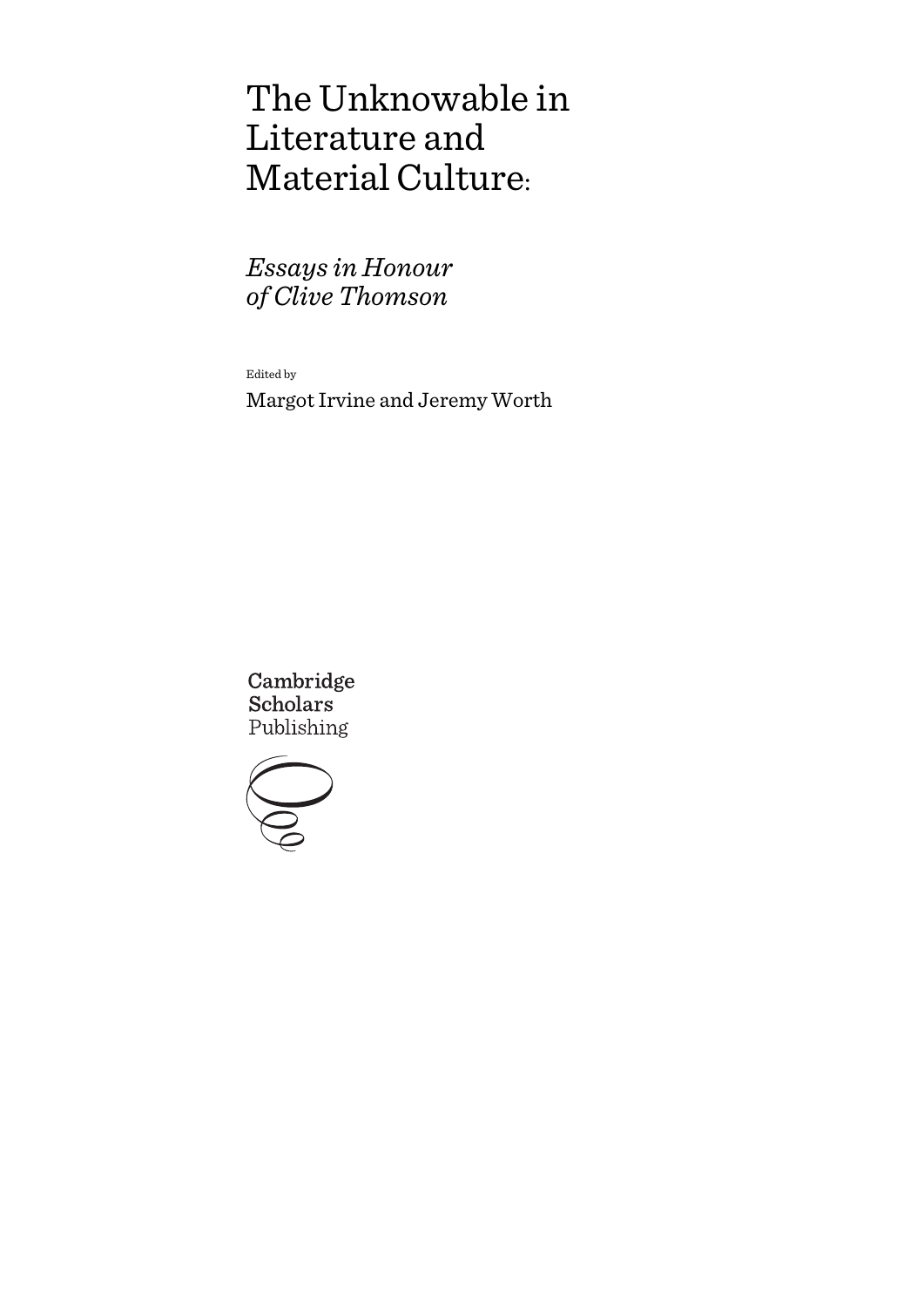The Unknowable in Literature and Material Culture: Essays in Honour of Clive Thomson

Edited by Margot Irvine and Jeremy Worth

This book first published 2019

Cambridge Scholars Publishing

Lady Stephenson Library, Newcastle upon Tyne, NE6 2PA, UK

British Library Cataloguing in Publication Data A catalogue record for this book is available from the British Library

Copyright © 2019 by Margot Irvine, Jeremy Worth and contributors

All rights for this book reserved. No part of this book may be reproduced, stored in a retrieval system, or transmitted, in any form or by any means, electronic, mechanical, photocopying, recording or otherwise, without the prior permission of the copyright owner.

ISBN (10): 1-5275-3828-1 ISBN (13): 978-1-5275-3828-3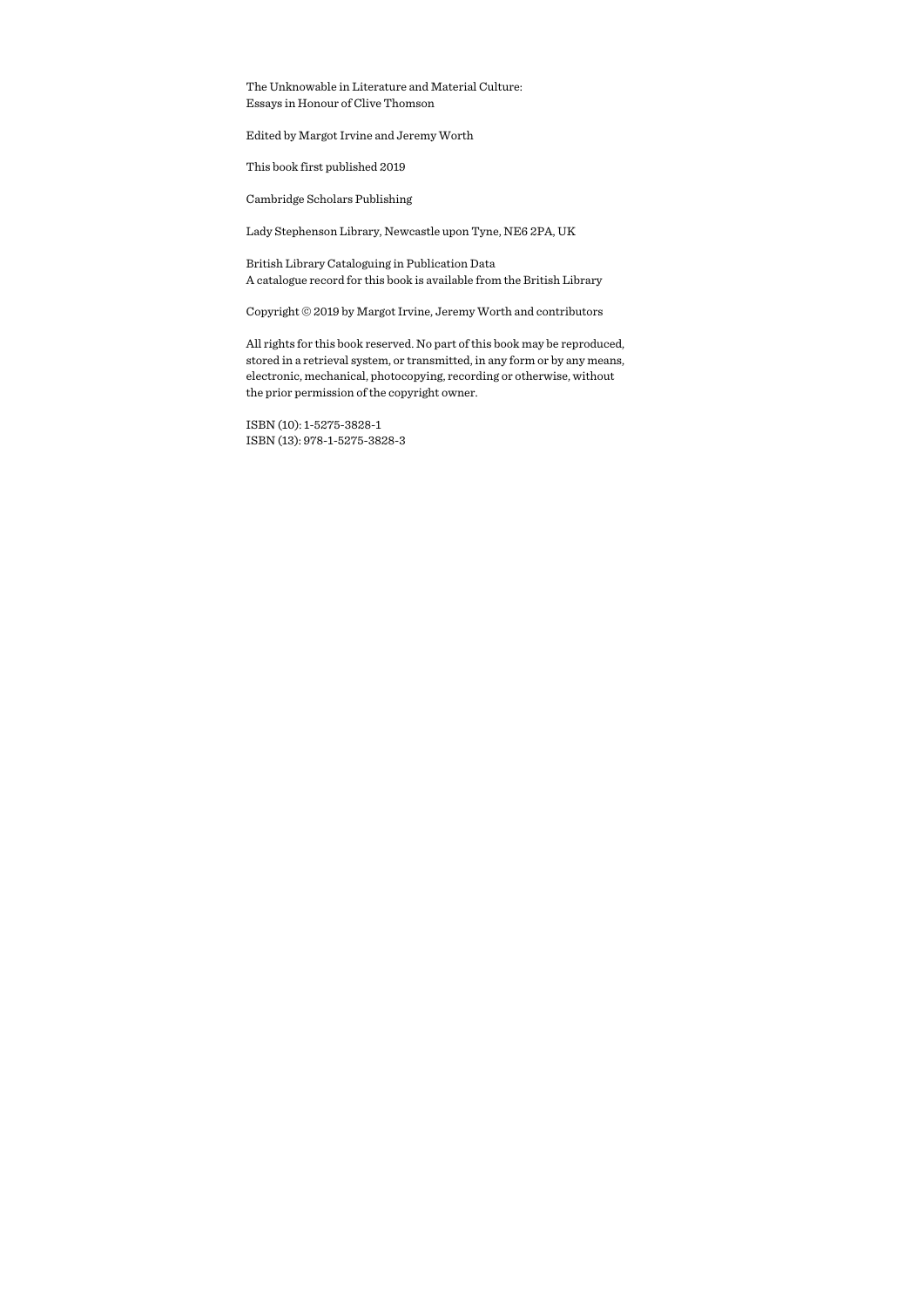## TABLE OF CONTENTS

| Clive Thomson: A Biographical Essay                                                                                                       |
|-------------------------------------------------------------------------------------------------------------------------------------------|
|                                                                                                                                           |
|                                                                                                                                           |
| Literature, Dialogue and Pushing the Boundaries of the Unknowable<br>Margot Irvine and Jeremy Worth                                       |
| I. "Fin de siècle" Sexual Inversions                                                                                                      |
| Embodying Homosexuality: Gide, Proust and Georges Hérelle<br>Michael Finn                                                                 |
| Marc-André Raffalovich: The Reception and Impact of a Uranist Poet<br>within the French Scientific Community of the 1890s<br>Allan Curnew |
| "The insidious presence that speaks": The Monster's Confession<br>in the Roman d'un inverti-né (1896)<br><b>Brandon Carroll</b>           |
| Rick Owens' Peephole Tunics, or the Sacred Garment<br>Nigel Lezama                                                                        |
| <b>II. Naturalist Intimacies and Public Scandals</b>                                                                                      |
| La nuit mystérieuse de la chair                                                                                                           |

Colette Becker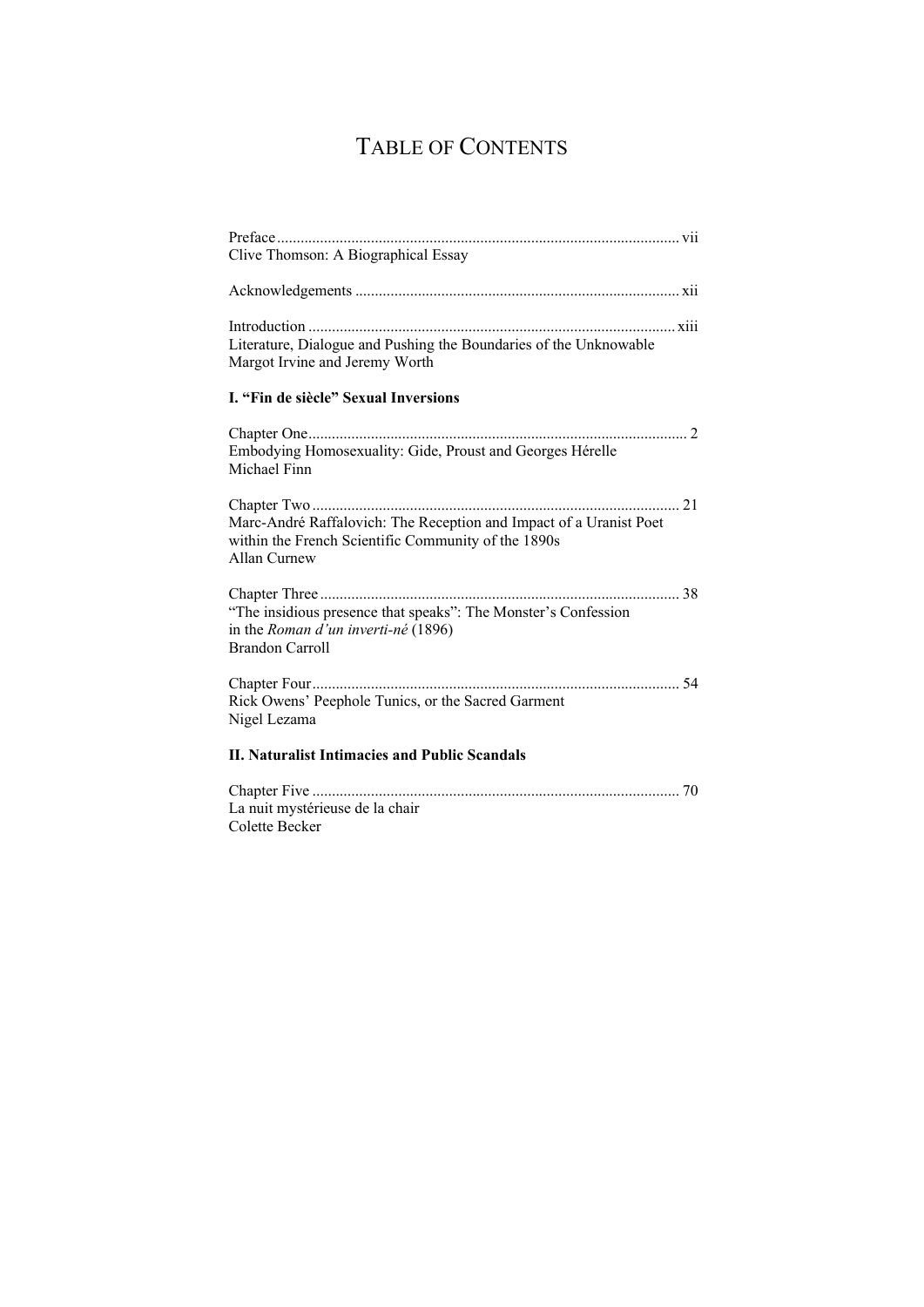| L'imaginaire de l'affaire Dreyfus : jeux et fantasmes<br>Alain Pagès                                                                         |
|----------------------------------------------------------------------------------------------------------------------------------------------|
| III. Body and Memory: Crises, Strategies, Thresholds of<br>Representation                                                                    |
| « Fanfare de rouge » : fantasmagorie colorée du désir chez Huysmans<br><b>Bertrand Bourgeois</b>                                             |
| Visual and Verbal Thresholds: A Chronotopic Reading of Avenue<br>de France by Colette Fellous<br>Tara Collington                             |
| Penser la création littéraire : distanciation, mémoire et non-savoir<br>(Nancy Huston, Catherine Mavrikakis et Annie Ernaux)<br>Adina Balint |
| Multiple Effigies: On André Belleau and the Artistic Portrait in France<br>Around 1800<br>Anthony Wall                                       |
| L'Hermaphroditus d'Antonio Panormita, ou, la poésie du réel<br>John Nassichuk                                                                |
| IV. Convivial Dialogisms: Clive Thomson's "Public Square"                                                                                    |
| Friendship and the Dialogic Body<br>Robert F. Barsky                                                                                         |
| À l'écoute de l'Inconnaissable : Interview de Jelena Jovicic<br>avec Clive Thomson<br>Jelena Jovicic and Clive Thomson                       |
|                                                                                                                                              |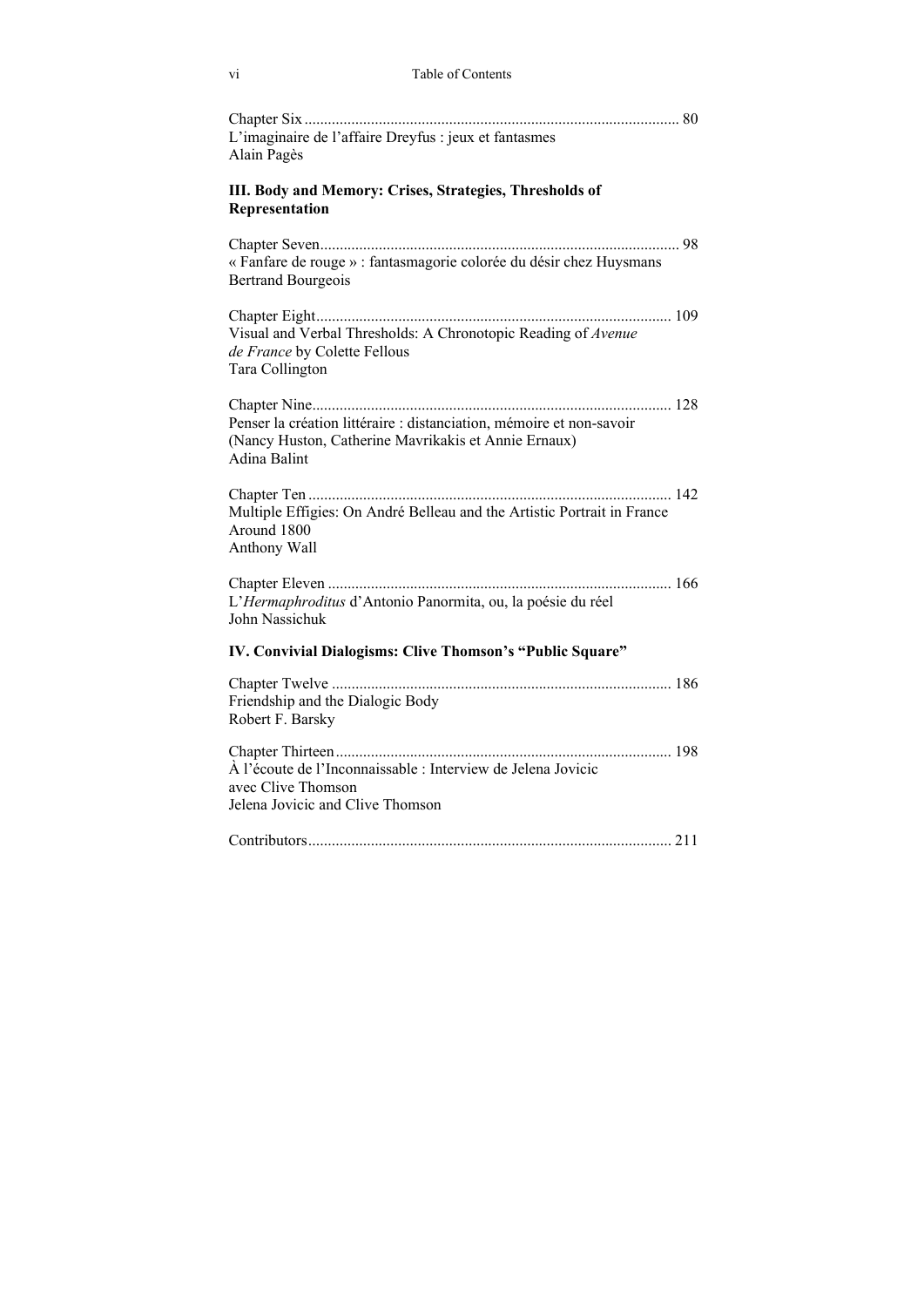## PREFACE

### CLIVE THOMSON

This collection of essays has been compiled in honour of Professor Clive Thomson, to recognise both the gift of his long career, and the significant roles he has played in the lives of his students, colleagues, and friends. Each author accepted the invitation to contribute with expressed joy and energetic commitment; this spirit has nourished what stands as a profound and dynamic collection of reflections on the "unknowable", as well as a sincere expression of gratitude and admiration for the volume's honoree, his teaching and his achievements.

Clive Thomson's students and colleagues speak appreciatively of his quiet and reflective mentorship, and of his steadfast collegiality. Robert Barsky, a close companion in Bakhtinian journeys, evokes in his chapter on "Friendship and the Dialogic Body" the authenticity and warmth of a man who "quietly inspires insight through his probing questions and calm demeanour", and whose students react to his somewhat enigmatic stillness by striving to "raise the level of their personal engagement with the material at hand".<sup>1</sup> Anyone who has had the privilege of exploring ideas in the company of Clive Thomson will recognise immediately, in Barsky's description of his quietude, an essential component of Clive's ability to be wholly present in his professional and personal interactions and, in friendship, to "receive the gift of the other".<sup>2</sup>

Raised with his siblings in Ontario's Bruce County, near the shores of Lake Huron, Clive retains strong connections to his roots there and in the United Kingdom. The interview with Jelena Jovicic which closes this volume evokes a childhood consciousness influenced by family history and his elders' experiences far from individual birthplaces: in 1944, two years before Clive first opened his eyes, his Canadian father's life was forever altered by the Normandy landings;<sup>3</sup> later that year, his

<sup>&</sup>lt;sup>1</sup> See p.192 in the present volume.<br><sup>2</sup> Ibid., p.194.

<sup>3</sup> See Clive Thomson, « Mes parents et la guerre. » in Philippe Artières, *Au Fond* (Paris, Éditions du Seuil, 2016): 113-120.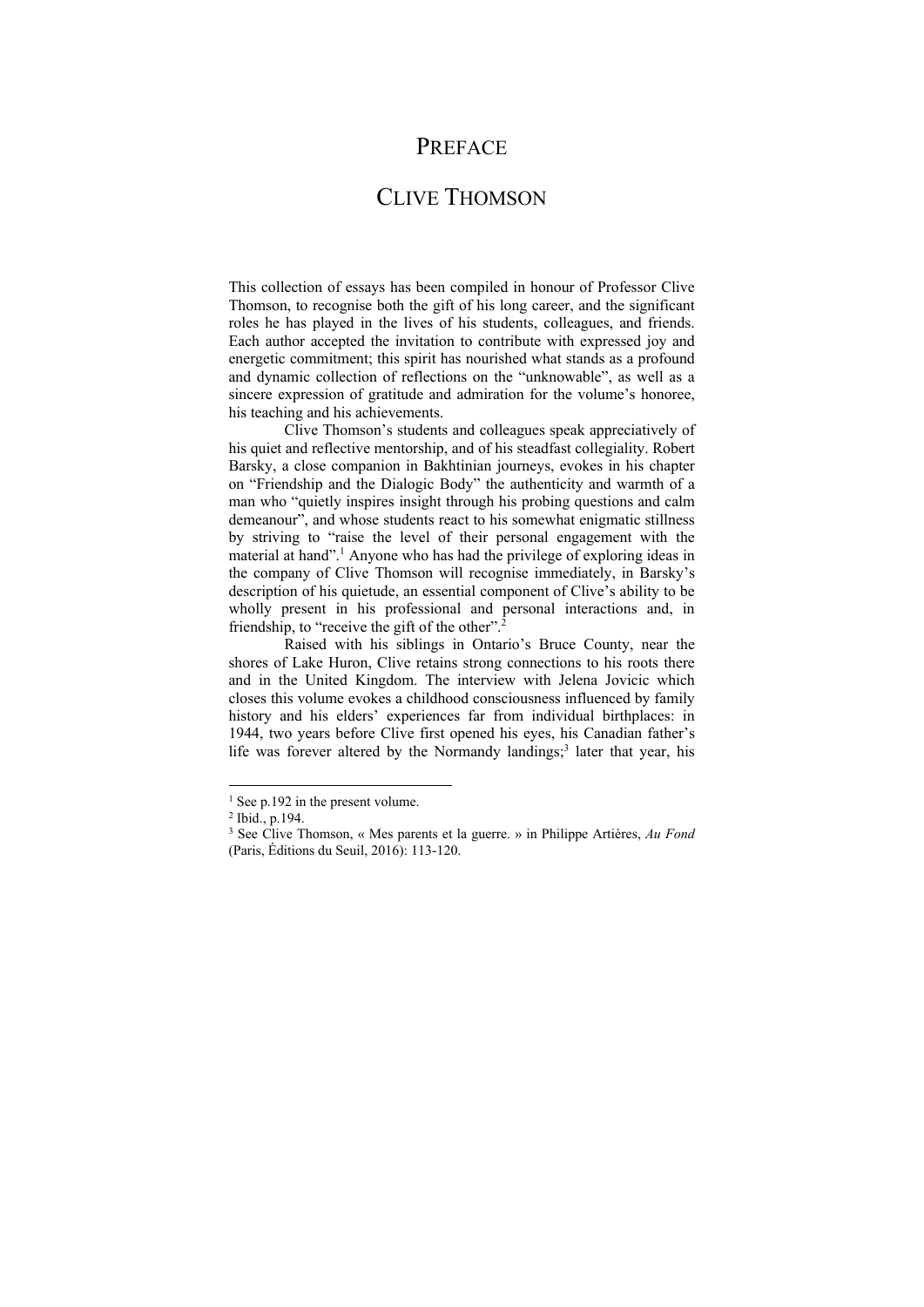mother left South East England for the farmlands of Southern Ontario, where her husband's ancestors had settled after leaving the north of England around 1860. Clive's sense of personal and collective identity is rooted in his precocious sense of human history, an awareness given signifying form by document, object, artifact, and spirit of place; his answers to Jelena Jovicic's interview questions speak of his early responses to all these presences, and of how these responses would evolve in adulthood. He has established further significant connections, since finishing secondary education, to the various places in which he has lived, studied, worked, and extensively travelled: Toronto, Kingston, London, and Guelph in Ontario; Paris, Perpignan, Nice, Aix-en-Provence, Marseille and other parts of his beloved France; many corners of the United Kingdom, including Woking and the University of Sheffield's Bakhtin Centre; his partner Ramon's homeland of the Philippines; Phan Thiet City, Vietnam, where in 2012-13 he volunteered as a consultant to help establish a community college student counselling centre under the WUSC "Leave for Change" program; Bergamo in Italy, Sao Paulo in Brazil and Veliko Tarnovo in Bulgaria, in which cities he spent time as a Visiting Professor. This list is representative, but incomplete without noting Clive's many cherished personal and collegial connections to universities and institutes in other parts of Canada, the United States and beyond, as well as conference- and colloquium-organizing activity in countries including France, Russia, India, Mexico, and Italy.

For all the international scope of his life and activity, then, Clive is far from unrooted or uprooted; he has quietly carried all these identityforming connections with him whilst creating new ones, leaving his mark in countless valuable ways on the communities of which he has been part. Former colleagues and students who have experienced Clive's hospitality over the years will think of him in his homes, both in the city and in the countryside, surrounded by music (many know Clive's talents in that area), art, books, good food and (in the country) by happy animals, including a pot-bellied pig of impressive personality and Rabelaisian dimensions. Robert Barsky is far from alone in appreciating Clive's sincere conviviality, and all friends, associates, and students speak of his kindness and his concern for the welfare of others (human or otherwise). During his years in the French Studies department at Queen's University in Kingston, Ontario, Clive served two terms as chair of the Greater Sydenham Lake Environmental Association in Frontenac County. In 1998, the year of his appointment to the Ordre des Palmes académiques and whilst serving as Chair of the Department of French at the University of Western Ontario, he began training as a psychoanalyst (a long-standing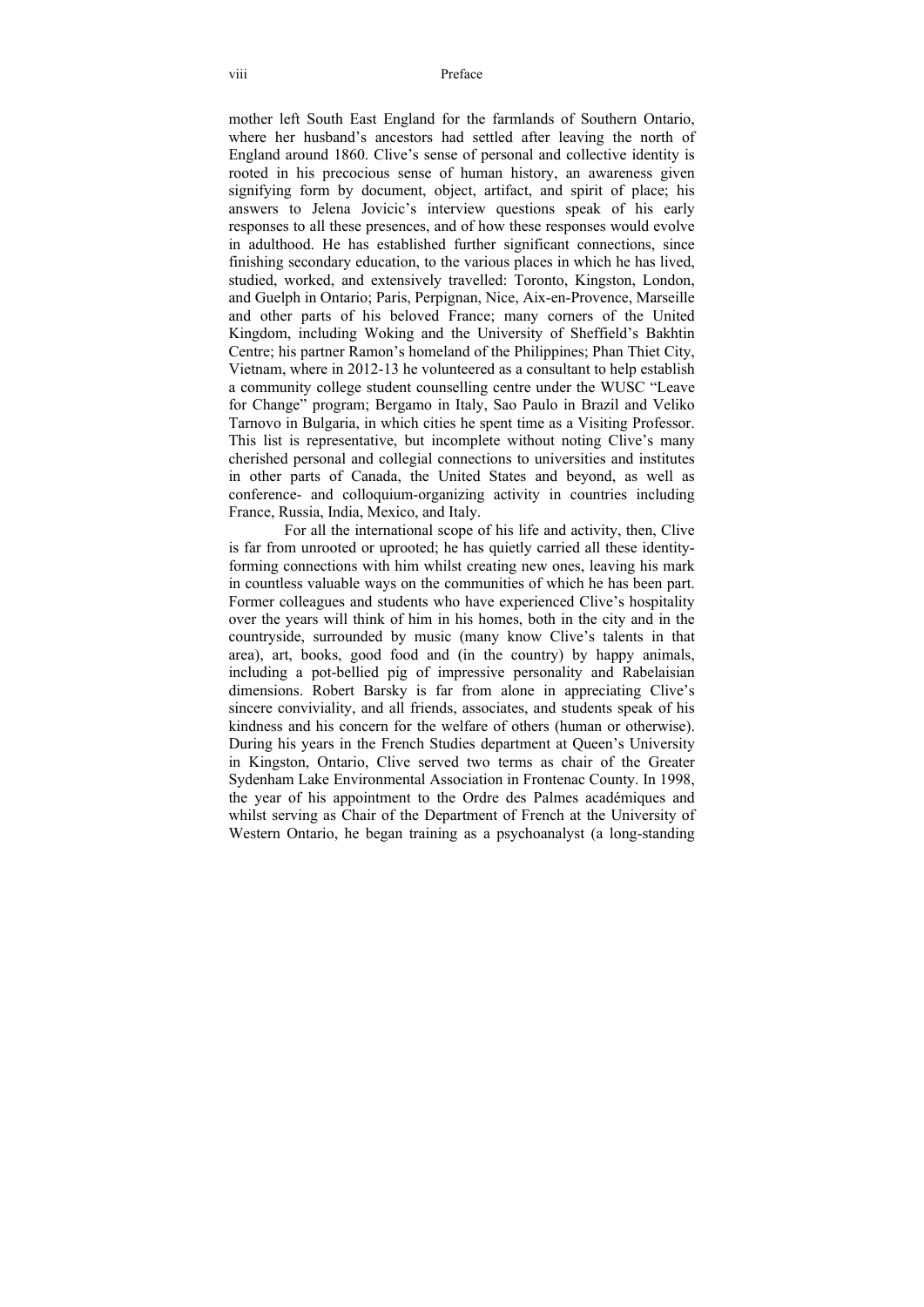calling, as his interview in this book describes) at the Toronto Institute for Contemporary Psychoanalysis. In the years that followed, he devoted many hours to service as a psychotherapist at UWO's Student Psychotherapy Clinic, during which period he also taught seminars on psychoanalytic technique at the university, volunteered with the London Psychiatric Hospital and, in 2001, opened his own practice in Toronto, specialising in issues including sexual identity, anxiety, panic, and depression.

After taking his undergraduate degree at Trinity College, University of Toronto, Clive Thomson began his graduate studies in French Language and Literature, developing a focused interest in the life and novels of Émile Zola. Meeting Professor Henri Mitterand in 1970, he continued to develop his passion for the historical and documentary, applying the emerging literary approach of genetic criticism to the study of Zola's *Trois villes* and preparing, under Mitterand's supervision, the critical edition of *Paris* that he would defend as his doctoral thesis in 1977. Finishing his doctorate, he joined the group of researchers working under the editorship of Bard Bakker to prepare the ten-volume Presses de l'Université de Montréal/Éditions du CNRS edition of Zola's *Correspondance* (1978- 1995), to which Clive contributed the biographical and historical chronologies for the first two volumes, also working alongside Colette Becker on the annotation of the letters themselves. A legion of presentations, articles, chapters, reviews, and projects on Zola, Naturalism, and nineteenth-century French literature have followed through the years of Clive's career.

Joining the French Studies department of Queen's University in Kingston, Ontario as an Assistant Professor in 1978, Clive worked extensively over the coming years with the GROUPAR research collective, editing collections on parody published by the Toronto Semiotic Circle and Éditions Peter Lang. These included the proceedings of the Cerisy colloquium *Dire la parodie,* co-edited with Alain Pagès (Peter Lang, 1989). At the same time, Clive was contributing heavily to the development of Bakhtin studies, creating and editing the *Bakhtin Newsletter* in 1983 and publishing annotated bibliographic entries which would later be incorporated into the online bibliography compiled by the University of Sheffield's Bakhtin Centre. Also in 1983, he edited a special issue of *The University of Ottawa Quarterly* entitled "The Work of Mikhail Bakhtin"; this included a detailed annotated bibliography of Bakhtin Circle criticism in English and French, further developing the reach and influence of Bakhtin scholarship in the Western world. Since the 1980s, he has participated in and/or co-organised numerous Bakhtin conferences and colloquia in North and South America, Europe, the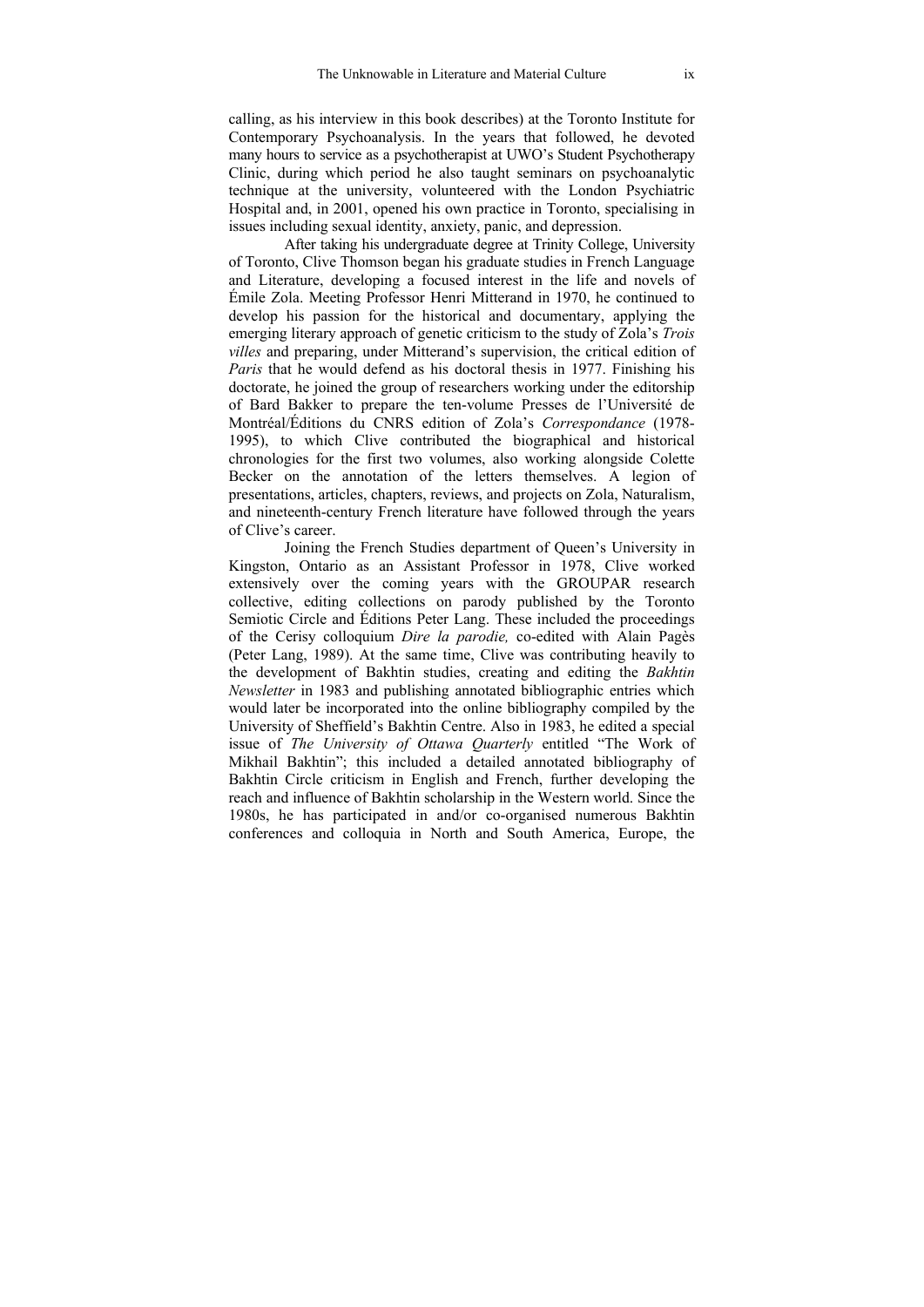Middle East and Asia; some of these are evoked elsewhere in this volume (Urbino, Cocoyoc, Cerisy-la-Salle). Clive has authored and contributed to countless Bakhtin collaborations, encyclopedia entries, articles, chapters, projects and volumes, including *Dialogues with Bakhtinian Theory* coedited with Mykola Polyuha and Anthony Wall (Mestengo Press, 2012), and entries on Bakhtin and dialogism, with Wall and Thierry Belleguic, in the *Encycopaedia of Semiotics* (Oxford University Press, 1999) and the *Dictionary of Contemporary Criticism and Critical Terms* (University of Toronto Press, 1994). His articles on Bakhtin have appeared in numerous journals, including *Dialog. Karnaval. Khronotop,* and his chapters are to be found in conference proceedings, dossiers and collections including *Bakhtin, Carnival and Other Subjects*, edited by David Shepherd (Rodopi, 1993), and *Bakhtinski Sbornik,* edited by Vitalii Makhlin (Sbornik, 2004). During the 1990s, Clive developed his research interest in Michel Foucault, in relation to Bakhtin and to discourses surrounding subjectivity, power, prejudice, resistance, sexuality, gender, medicine and psychoanalysis. He has been much in demand as a speaker on these subjects, and a current monograph project focuses on how Sigmund Freud and Jacques Lacan influenced Foucault's ideas about literature.

In 1994, Clive left Queen's University to become Chair of the Department of French Studies at Western University, in those days the University of Western Ontario. He remained Chair for two terms, until 2003, and at Western until 2008, renewing and rebuilding a French Studies department which today ranks as one of Canada's finest for research, teaching and mentorship. It was at the end of his first term as Chair that he was appointed to the Ordre des Palmes académiques by the Jospin government, shortly before being promoted to Full Professor by the university. In 1999, he organised the  $25<sup>th</sup>$  annual conference of the Nineteenth-Century French Studies association. The topic of "Turning Centuries" brought 160 specialists to London, Ontario, only the second time the conference was held outside the United States. In 2008 an external search led to his appointment as Director of the School of Languages and Literatures at the University of Guelph; here, too, he and his new colleagues overcame severe budgetary restrictions and all attendant hinderances to renew courses, create new programs, stimulate research, and make the SoLaL a recognised beacon of teaching and research excellence. Clive's successes in these administrative roles are the fruit of enormous effort and personal investment, bespeaking the deep and unstinting commitment for which he is known and for which his students, friends and colleagues are so grateful. Rare, moreover, are administrators who maintain their research and teaching activities as well as Clive has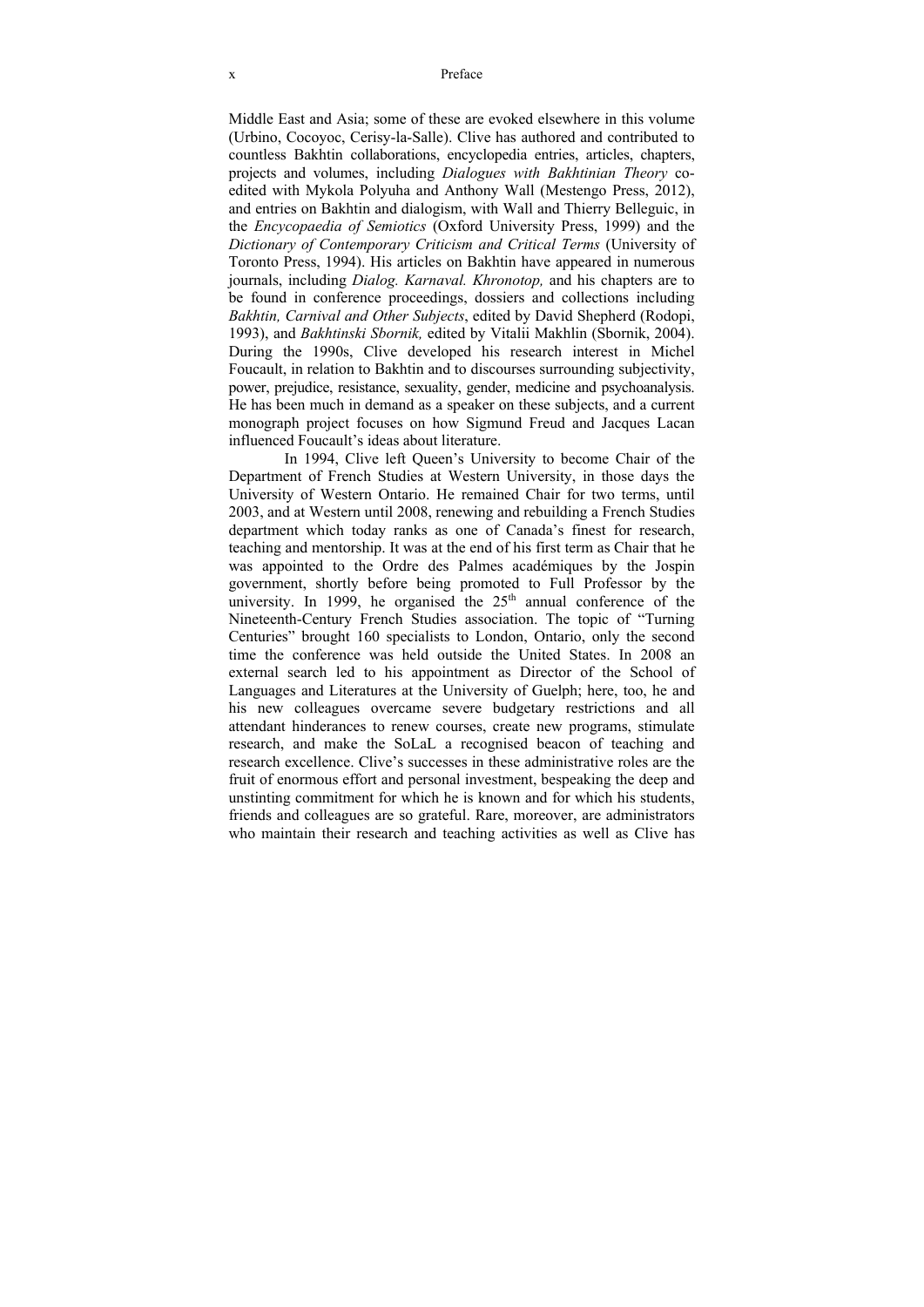done, or who understand as well as he does the vital bonds that link different professional roles within a university.

As a teacher and mentor, Clive Thomson applies fully his uncommon ability to listen to voices individual and multiple, an awareness and skill which likely drew him to Bakhtin, as much as were honed by his studies of the Russian scholar. His successes in the classroom have never dissuaded him from updating his teaching methods, rejecting the dogmatic, developing new components and embracing methods such as experiential learning. Always practical and as iconoclastic as circumstances require, Clive embodies for his students and mentees a spirit of balance, cooperation, exploration and creativity.

Subjectivity, questions of gender politics, gender identity, and sexual orientation have long been central presences in Clive's research, be these in relation to Zola and Naturalism, to Bakhtin and Foucault studies, to psychoanalysis, or to the subject of "unknowable", "transgressive", (auto-) censored and hidden archives, letters, diaries, and autobiographical accounts. The introduction to our volume which follows discusses Clive's most recent work on the history of homosexuality, notably his *Georges Hérelle: Archéologie de l'inversion sexuelle "fin de siècle"* (Le Félin, 2014), his reedition of Philippe Lejeune's 1987 text *Autobiographie et homosexualité en France au XIXe siècle* (Éditions la Sorbonne, 2017), and the 2017 *Fières archives* exhibition at the Mairie du 4ème arrondissement in Paris. This research originated with the Social Sciences and Humanities Research Council Standard Research Grant that he held from 2006-2010 on the emergence of new sexualities in France between 1870-1900. All the subjects and questions to which Clive has dedicated his career are of extraordinary importance in the present western political climate, and in myriad different ways, his work has nourished the essays which follow. We are grateful for the opportunity to bring them together, and to offer them, with our thanks, to Clive Thomson.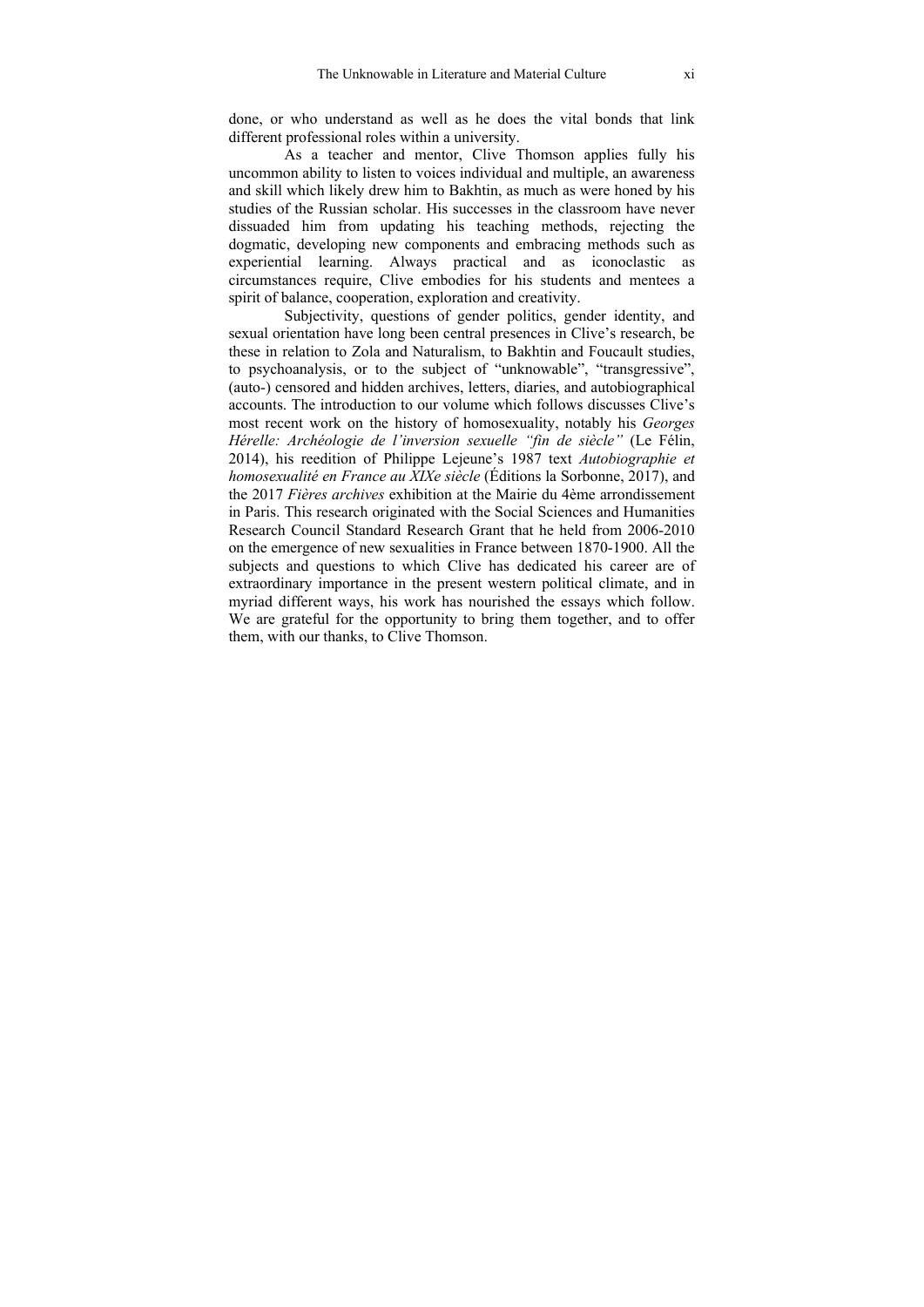### ACKNOWLEDGEMENTS

Many people contributed to this book and we are grateful for their assistance and support. Our research assistants Aurora Cominetti and Meghan Snyder provided valuable help. Michael Rosenfeld graciously supplied us with the cover image from the Georges Saint-Paul family archives.

A number of colleagues and friends lent their support to this book project at various stages of its planning. We would like to thank Adelina Angusheva-Tihanov, David Burty, Frédéric Da Silva, Anne-Simone Dufief, Pierre-Jean Dufief, Ramon Jacob, Henri Mitterand, Larissa Sloutsky, Galin Tihanov and Iulian Toma.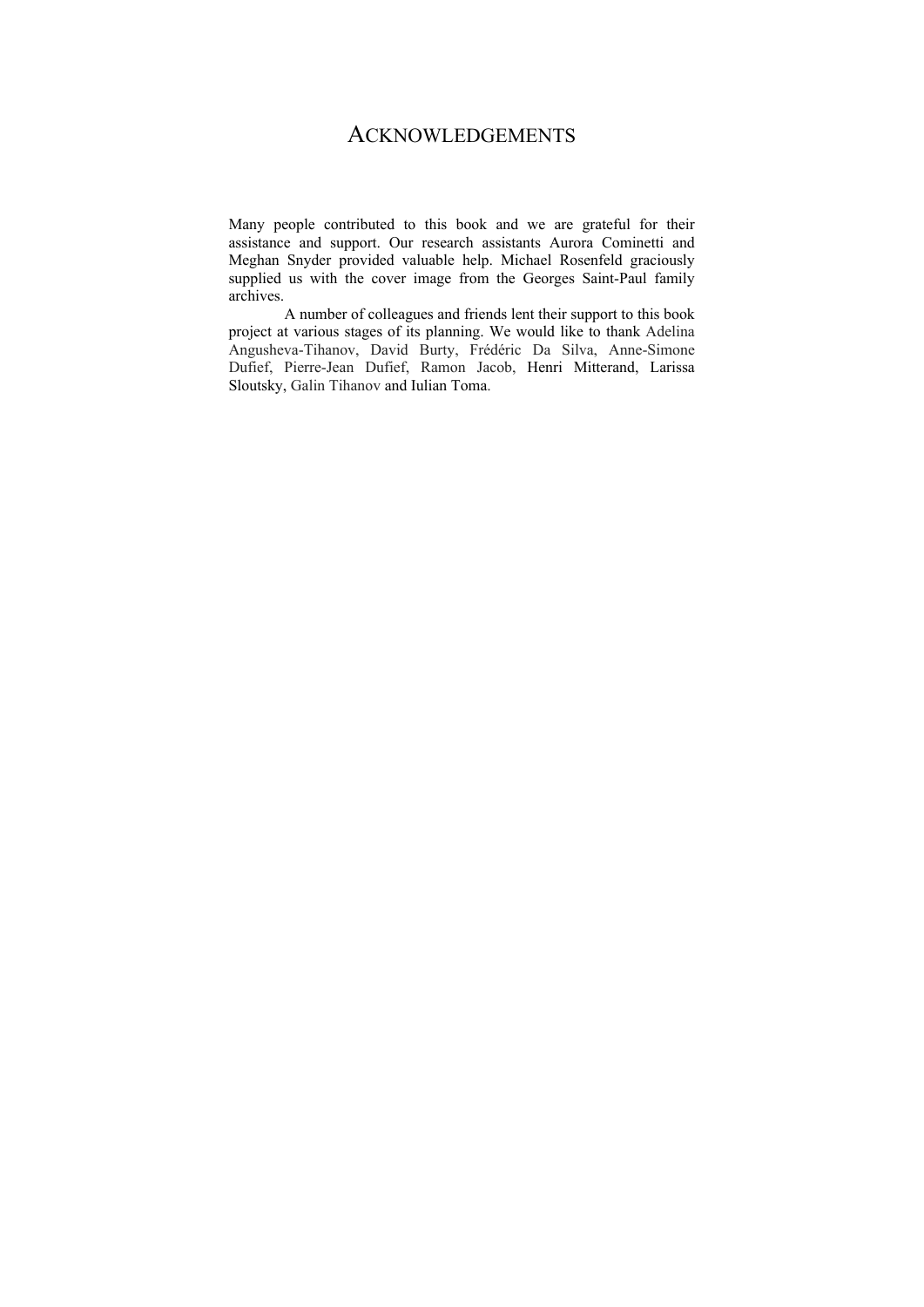## **INTRODUCTION**

## LITERATURE, DIALOGUE AND PUSHING THE BOUNDARIES OF THE UNKNOWABLE

As Colette Becker reminds us in the opening of her contribution to the present volume, literature has always been a space of inquiry about the unknowable. Perhaps no-one understood this better than Émile Zola, who explained to the *Association générale des étudiants* in 1893 that it is precisely in the space between doubt and scientific study that literature operates.1 Literature's goal is to interpret unknown forces, to offer explanations for them, and to suggest answers, even if, at least initially, the solutions it proposes exist only in the realm of the imagination. This is one of the many important qualities that draw us to study literature, and to marvel at the creative understandings that it offers.

The idea of the "unknowable", the thread that links the contributions to this volume, is inspired by Clive Thomson's recent work on the history of homosexuality. Through it, he has shown that it is only since the middle of the nineteenth century that same-sex sexual practices have become an object of knowledge and study.<sup>2</sup> As such, his work traces the development of a discipline: how something "unknowable" and unspeakable, since no words yet existed adequately to describe it, became a subject that can be examined and debated. Clive Thomson's work demonstrates that this process occurs, at least in part, thanks to exchanges and dialogues between members of the scientific community (Alexandre Lacassagne, Georges Saint-Paul) and members of the literary community

 $<sup>1</sup>$  « Entre les vérités acquises par la science, qui dès lors sont inébranlables, et les</sup> vérités qu'elle arrachera demain à l'inconnu, pour les fixer à leur tour, il y a justement une marge indécise, le terrain du doute et de l'enquête, qui me paraît appartenir autant à la littérature qu'à la science. C'est là que nous pouvons aller en pionniers, faisant notre besogne de précurseurs, interprétant selon notre génie l'action des forces ignorées », Émile Zola, *Œuvres Complètes* (Paris : Tchou, 1968), vol. XII, 681.

<sup>2</sup> Clive Thomson, Introduction, in *Fières Archives: Documents et images autobiographiques d'homosexuels "fin de siècle"* (Paris: Atlande, 2017), 15.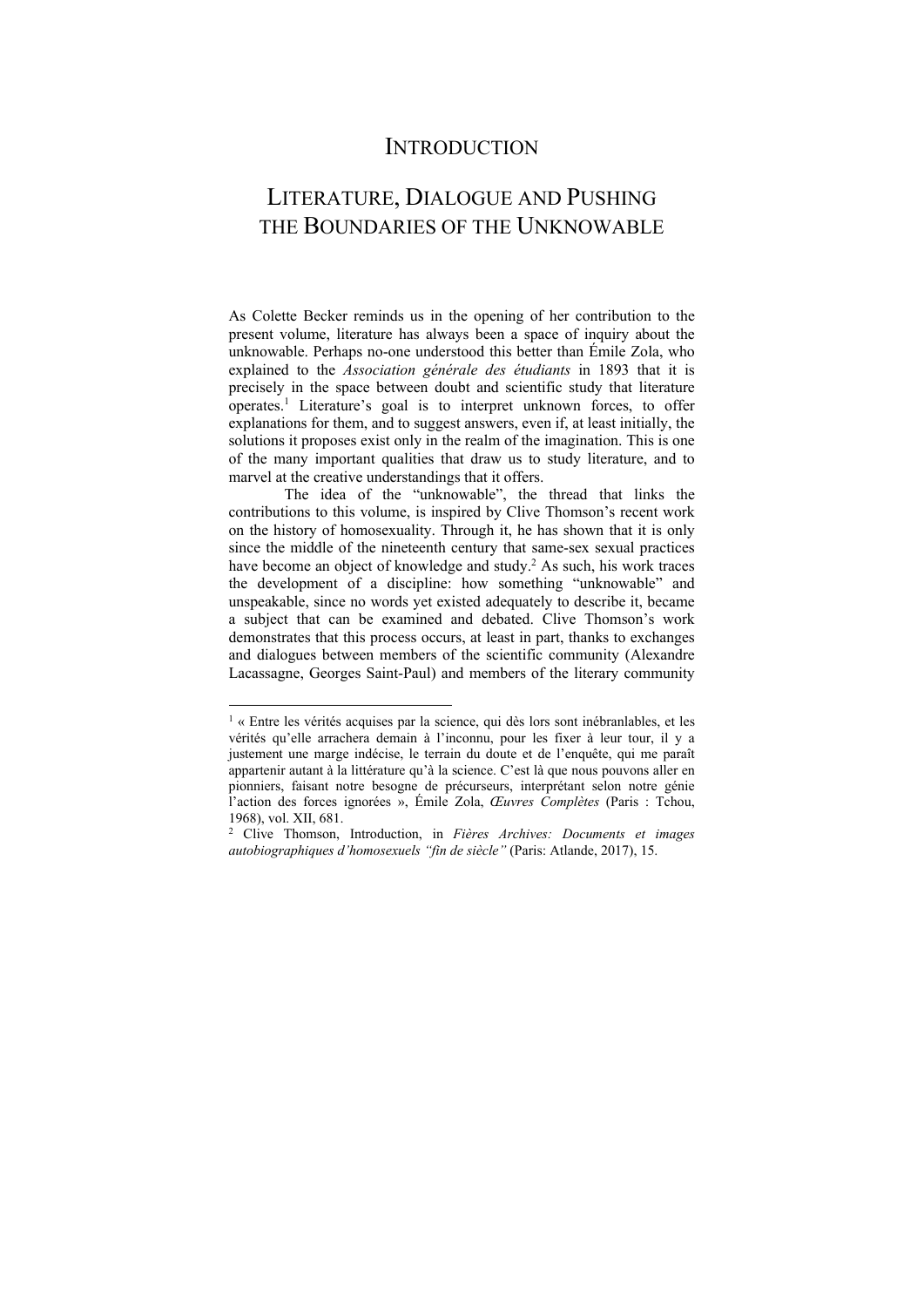### xiv Introduction

(Georges Hérelle, Marc-André Raffalovich, Émile Zola). One such example of exchange, which we see in Allan Curnew's study in this volume, is the poet Marc-André Raffalovich's contributions to Doctor Alexandre Lacassagne's journal, les *Archives d'anthropologie criminelle*, which becomes an important venue for research on the topic of homosexuality. Another is Doctor Georges Saint-Paul's collaboration with the novelist Émile Zola, on the publication of the "Roman d'un invertiné". Finally, Philippe Lejeune highlights the importance of interdisciplinary dialogue in describing the work of Georges Hérelle. According to Lejeune, Hérelle practices a triple dialogue, bringing together his vast knowledge of medical writings on the topic of male homosexuality, his discussions with a group of friends who share their own practices and situations with him, and finally, an introspective dialogue with himself through an examination of his own feelings, knowledge and experience.3

That dialogue and exchange are crucial practices in the consolidation of knowledge is shown in much of Clive Thomson's academic writing (see, for example, *Dialogues with Bakhtinian Theory*, 2012; *Mikhail Bakhtine et la pensée dialogique*, 2005; *Dialogism and Cultural Criticism*, 1995) as well as in his ways of being (as a teacher, mentor, administrator, colleague and friend). Clive Thomson's academic career began with the close reading of Zola's novels and correspondence and returns frequently to the author of Les Rougon-Macquart and *Les Trois Villes*. Other important writers and thinkers have inspired Clive Thomson's inquiry into the understanding of that which remains hidden: those memories, secrets, "unknowable" and "unspeakable" experiences and truths of public and private human lives that are undocumented, unspoken or poorly understood. Like Zola's, their work is reflected in the contributions to this volume. First among them is Mikhail Bakhtin, whose theories of dialogism, the chronotope, and the multiple (the latter seen, in this volume, through the prism of André Belleau's interpretation) are central to many of its chapters, as is Bakhtin's fascination with creativity, of which Robert Barsky reminds us.

Our volume appears at a moment when the question of archives, as sources for the creation of new knowledge and in their relationship to power, has been brought to the fore in our discipline and is current in French and other national/international media. Clive Thomson's recent work suggests ways of engaging with the archive. His *Georges Hérelle: Archéologie de l'inversion sexuelle "fin de siècle"* (2014) sheds light on

<sup>&</sup>lt;sup>3</sup> Philippe Lejeune, "Autobiographie et homosexualité en France au XIXe siècle," *Romantisme*, no. 56, (1987): 79.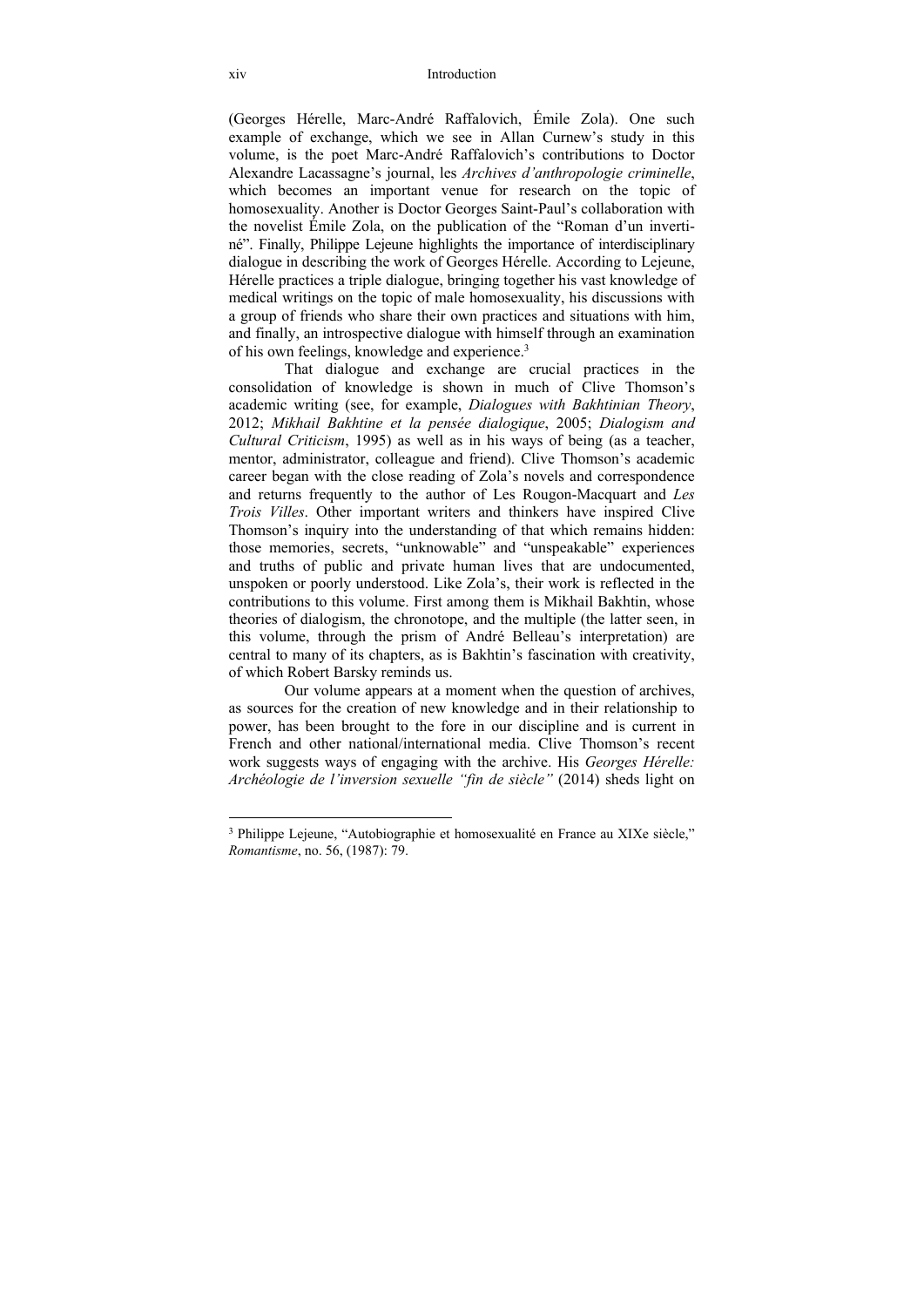the practice of an archivist, as well as making available an important repository of texts and documents for the study of homosexual culture in late nineteenth-century France. The *Fières archives* exhibition that he coorganised in 2017 at the Mairie du 4ème arrondissement in Paris was a first example of what might be collected if the *Mairie de Paris* brings to fruition its current plans to create a Centre for LGBTQ archives in Paris.4 Equally noteworthy are the publication in 2017 of Michael Rosenfeld's *Confessions d'un homosexuel à Émile Zola* (the "first uncensored edition of the 'Roman d'un inverti-né'") resulting from research in the archives of Doctor Georges Saint-Paul, and the 2017 reedition of Philippe Lejeune's 1987 text *Autobiographie et homosexualité en France au XIXe siècle*, edited by Clive Thomson. All of the above provided inspiration and subject matter for the important conference that was held in May 2018 at the Université Jean Monnet Saint-Étienne, *L'« Amour qui n'ose pas dire son nom » : Comment s'écrivent les homosexualités en France au XIXe siècle ?*

The first section of this book, on fin de siècle sexual inversions, continues and develops such debates. Michael Finn's chapter, which opens this volume, compares the discursive forms that Marcel Proust, André Gide and Georges Hérelle adopt to explain homosexuality. Contrasting the staid form of the socratic dialogue adopted by Gide in *Corydon* with Hérelle's documentary self-questioning surveys and Proust's "essay" on homosexuality in *Sodome I*, Finn suggests that Proust's playful tone, punctuated with humour and irony, achieves a balance and breadth that is less evident in the writings of the other two. Allan Curnew's contribution traces the influence of poet Marc-André Raffalovich's "scientific" writings on sexual "inversion" among members of the fin-de-siècle scientific community, like the influential Doctor Saint-Paul. Brandon Carroll's contribution also takes as its subject early medical accounts of homosexuality. While these looked for physical signs of sexual orientation, Carroll shows, it was literature, and particularly autobiography, which encouraged readers to look for the psychological characteristics of homosexual behaviour. Carroll reads the *Roman d'un inverti-né*, a confession published as part of a medical treatise, to analyze the relationship between homosexuality and monstrosity in fin-de-siècle France. The final chapter in this section moves to a more recent fin-desiècle. In it, Nigel Lezama argues that the origins of designer Rick Owens'

<sup>4</sup> Aurore Coulard, « La Mairie de Paris promet la création d'un centre d'archives LGBT en 2020, » *Libération*, (October 11, 2017), accessed June 14, 2019,

https://www.liberation.fr/france/2017/10/11/la-mairie-de-paris-promet-la-creationd-un-centre-d-archives-lgbt-en-2020\_1602381.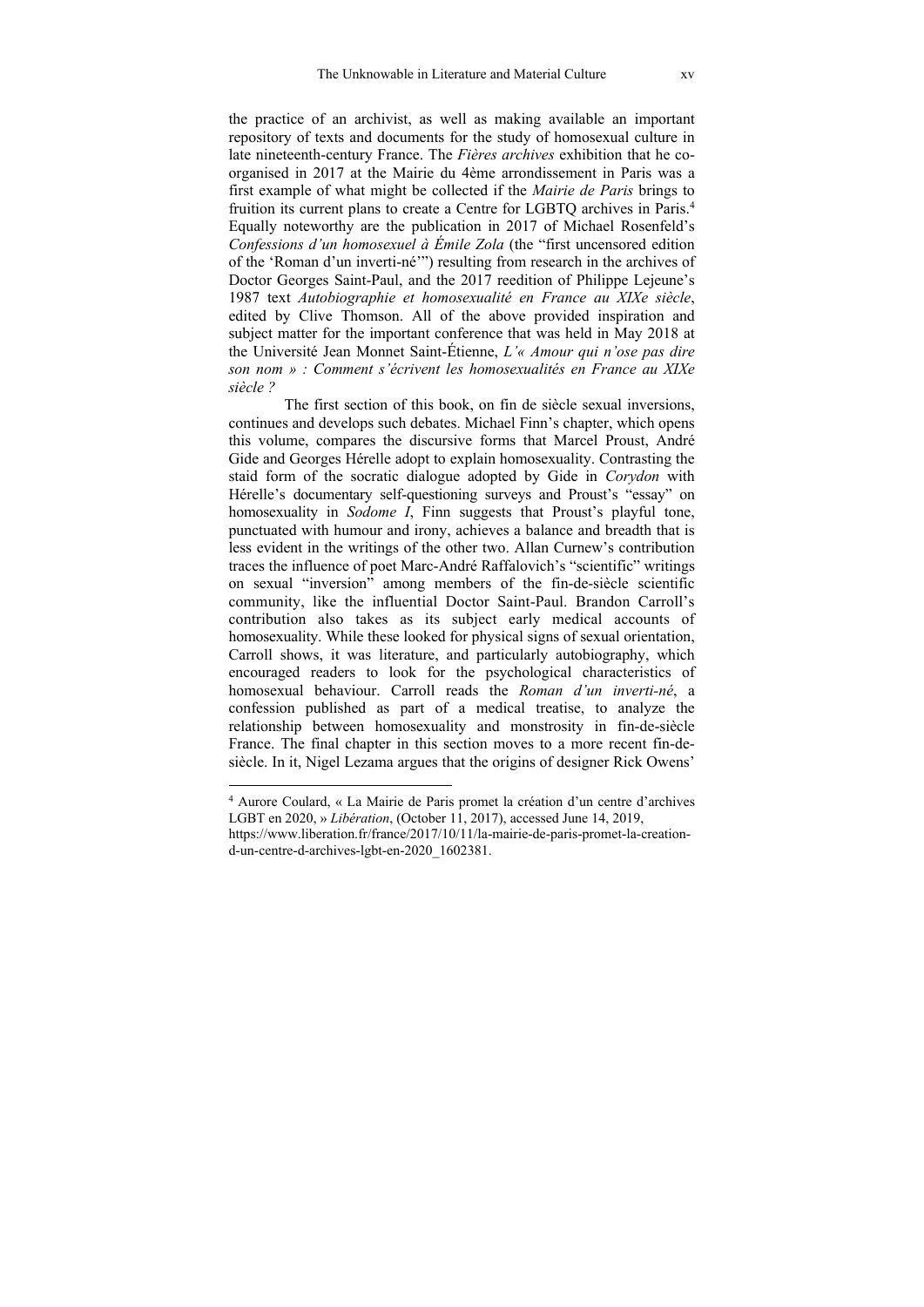"peephole" tunics, much discussed on fashion runways after they appeared in 2015, are to be found in the praxis of the nineteenth-century dandy.

Zola's interrogations of the unknown are the focus of the second section of our book, dealing with naturalist intimacies and public scandals. Colette Becker's chapter draws on Zola's *oeuvre* to show how the author attempted to explore the body and its uncontrollable impulses. Becker demonstrates the novelty of Zola's reading of the body as an archive, the repository of a stored knowledge which he attempts to uncover. Alain Pagès' chapter argues that the unknowable can also become an overstudied object, subjected to multiple analyses and interpretations, as was the Dreyfus Affair. Some contemporaries observed that the sale of novels decreased during this public scandal because the Affair itself contained so many literary elements, both suspenseful and compelling. Pagès analyzes some examples of the Affair's "literariness", such as the board game, le "jeu de l'oie", which was based on it. He observes that this game and the novels that were inspired by the Affair most often use it as an allegory, engaging the reader as an active player in the reconstruction of events.

The chapters in the third section of the book, "Body and Memory: Crises, Strategies, Thresholds of Representation", discuss questions of desire, memory, creativity and identity. Bertrand Bourgeois shows how Huysmans attempts to express desire through pictorial imagery, particularly in his evocation of gradations of the colour red. Desire, although ultimately inexpressible, is at least suggested through this technique in two of Huysmans' early poems, as well as in the later text, *En route* (1895). Colette Fellous uses another stylistic device in an attempt to capture the unknowable: the chronotope of the threshold. Tara Collington shows us that in Fellous' *Avenue de France* (2001), doorways, windows, stairwells, public squares and streets are all privileged sites which enable Fellous to reconstruct her family's past and the history of the Jewish community in Tunis. Adina Balint studies the process of literary creation in its attempts to express the unknowable. Drawing examples from the creative processes of Annie Ernaux, Catherine Mavrikakis and Nancy Huston, Balint shows how, for the three authors, reaching for the unknowable can represent a source of inspiration and creativity. In the next chapter, Anthony Wall uses Bakhtin's theory of the multiple, read through a lens furnished by essayist André Belleau, to offer a rich interpretative key for the enigmatic serial portraits of unnamed men and women painted by Louis-Léopold Boilly (1761-1845). Finally, in studying Panormita's epigrammatic poetry in the *Hermaphroditus*, John Nassichuk highlights the obscene imagery used by the humanist in his attempt to create a space in which to research, invent and explore the limits of form, social conventions and behaviours.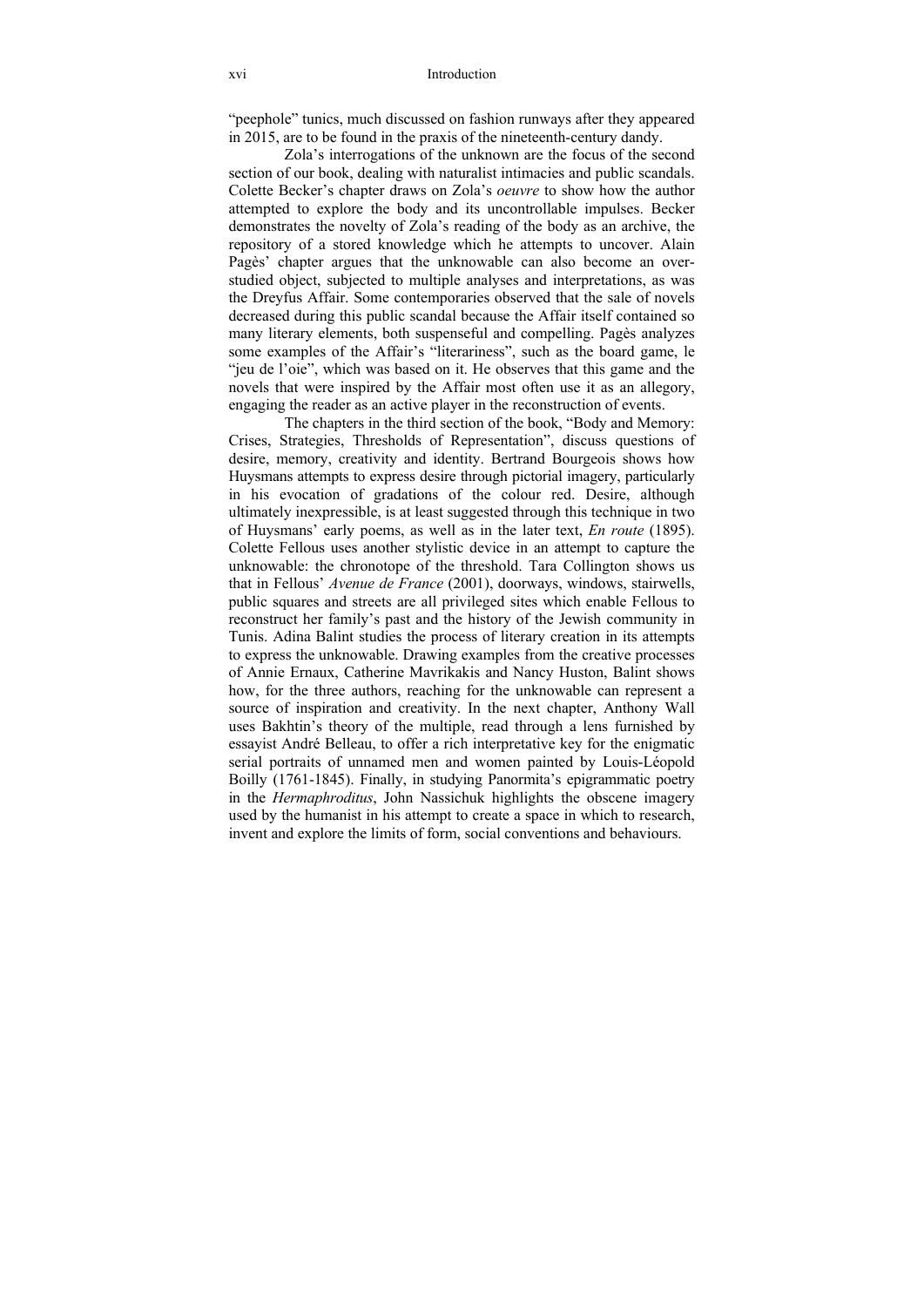We have titled the last section of our book "Convivial Dialogisms: Clive Thomson's 'Public Square'". It begins with a meditation by Robert Barsky on dialogism and friendship, which takes as its starting point the shared interest of Thomson and Barsky in the work of Mikhail Bakhtin. Barsky shows that the possibility of friendship exists in a place of "vulnerability and potentiality, a state of being betwixt and between, where the interstitial space between self and other provides the possibility of a bond for confession, self-representation, or friendship [… and for] productive engagement".<sup>5</sup> This is the space of Clive Thomson's 'Public Square': one that Robert Barsky, and indeed all the contributors to this volume, have been privileged to share. It seemed to us fitting, in a book that holds dialogue and exchange at its core, to close with an interview with our colleague conducted by Jelena Jovicic. Jovicic invites this book's honoree to reflect on the origins of his interests, and on the trajectory of his multi-faceted career as researcher, psychoanalyst, writer, university administrator and teacher.

It is our fond hope that these essays capture and convey some of the diverse interests of a colleague and friend whose qualities have touched all of the contributors to this volume.

<sup>5</sup> See p. 194 in the present volume.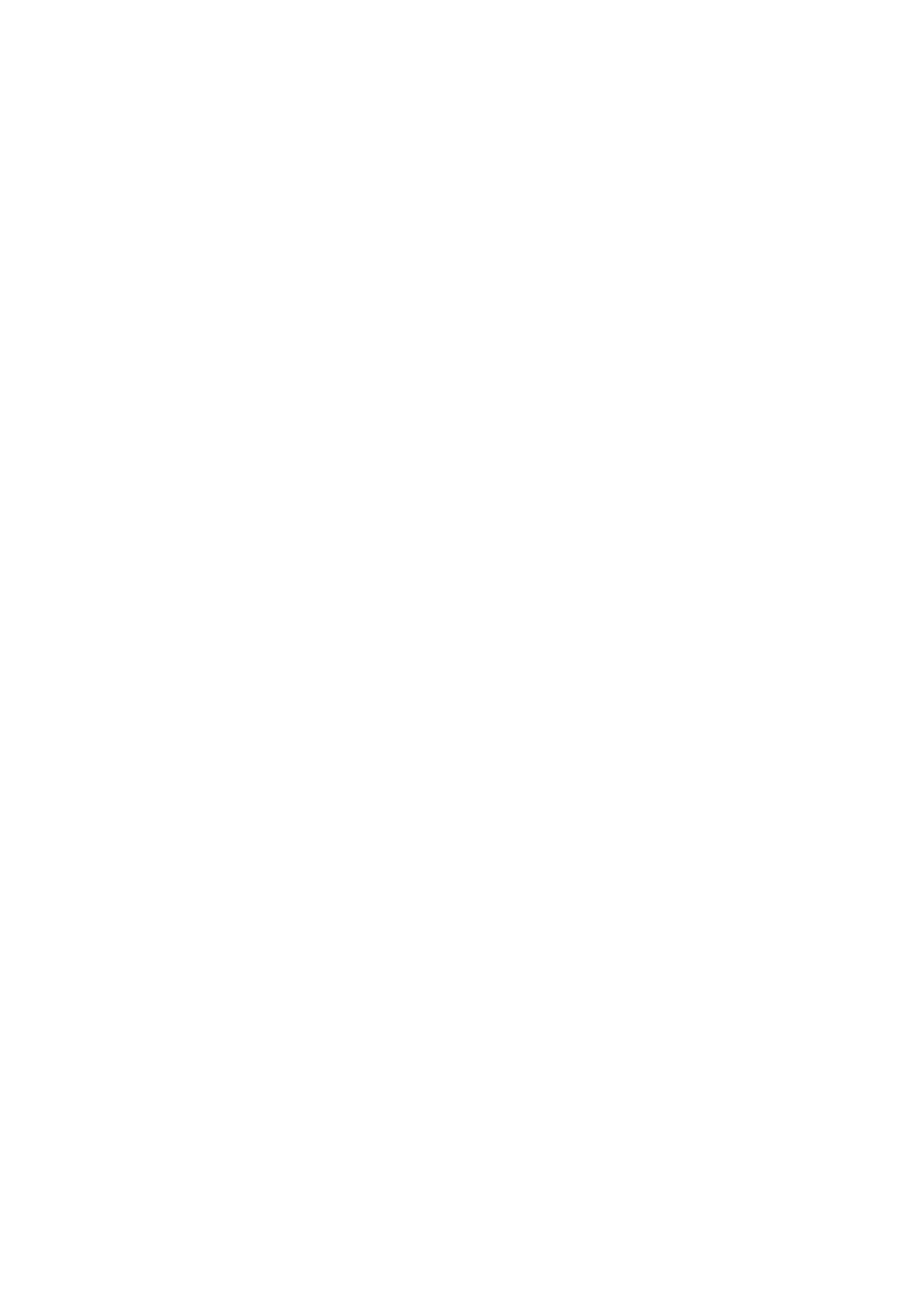## **"FIN DE SIÈCLE" SEXUAL INVERSIONS**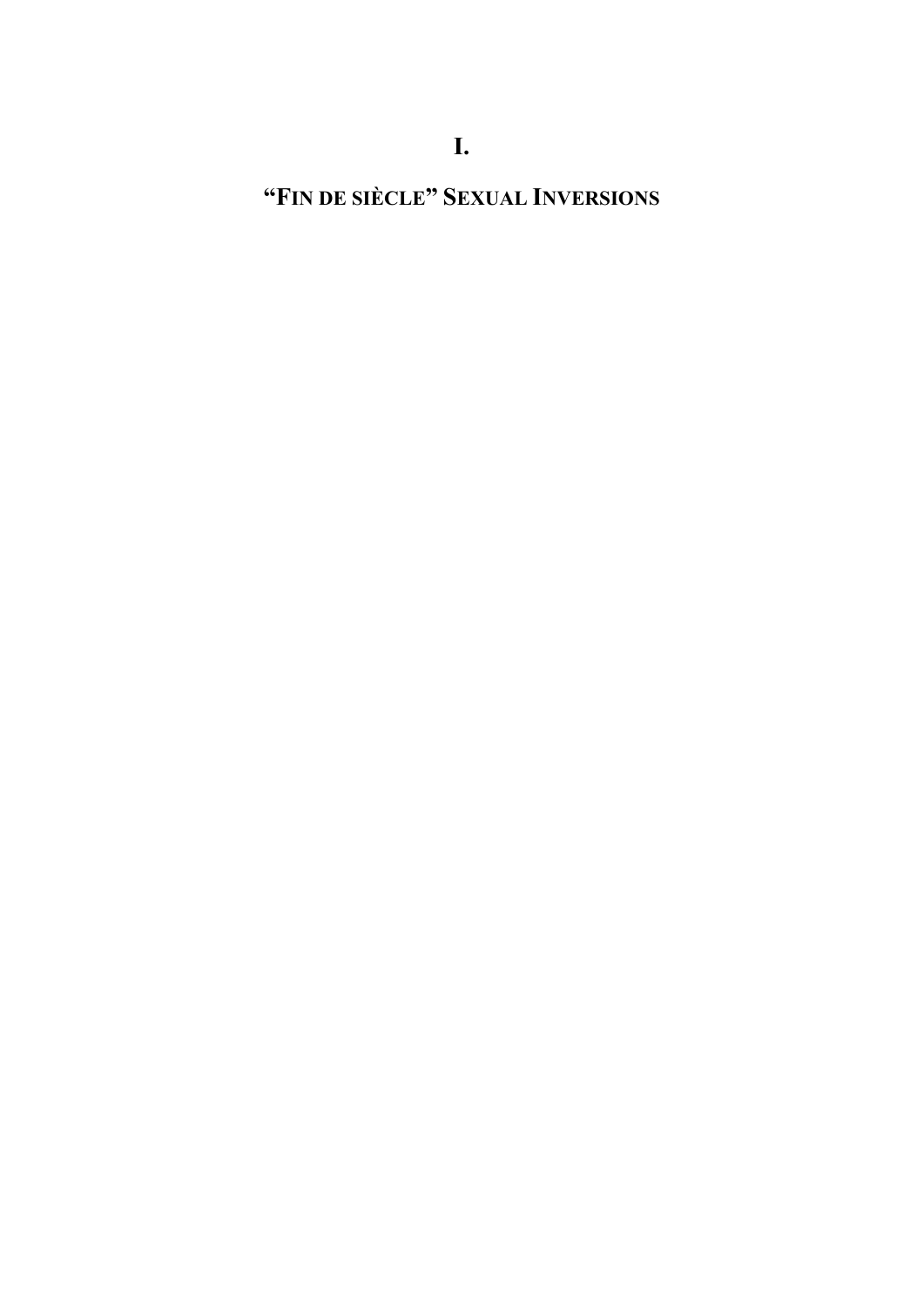## CHAPTER ONE

## EMBODYING HOMOSEXUALITY: GIDE, PROUST AND GEORGES HÉRELLE

## MICHAEL R. FINN

Late nineteenth- and early twentieth-century gay writers both minor and pivotal meditated about same-sex love and cast about trying to imagine an adequate vehicle in which to treat a subject that was to them sympathetic but to the reading public scabrous. Clive Thomson's edition of the voluminous and revealing archives of Georges Hérelle (1848-1935), titled significantly *Archéologue de l'inversion sexuelle "fin de siècle"*, provides a variety of such fascinating material on homoeroticism written or recorded over a period that stretched from about 1870 till the 1930s. Even though he was some twenty years older than both André Gide and Marcel Proust, Hérelle was their contemporary in that he was writing about and collecting materials about homosexuality, in documentation that was largely never published, from his twenties right up until the 1930s. Hérelle's texts provide a broad canvas on which to foreground and differentiate the arguments and ideas of Proust and Gide. My essay has two objectives: to compare the positions of the three men on the nature of homosexual desire, that is, to some extent, their views on virility and femininity; and to assess the characteristics and potential impact of the discursive form they each chose to further their arguments and ideas. Before these, however, it is important to situate Gide, Proust and Hérelle with regard to the "official", that is, the medico-psychological views of homosexuality at the close of the nineteenth-century.

### **A medical climate**

Each of the three writers we are dealing with was, to a greater or lesser extent, a creature of his time where the theorization of homosexuality was concerned. For example, a number of critics have seen in Proust's portrait of the baron de Charlus as a woman the adoption of the German Karl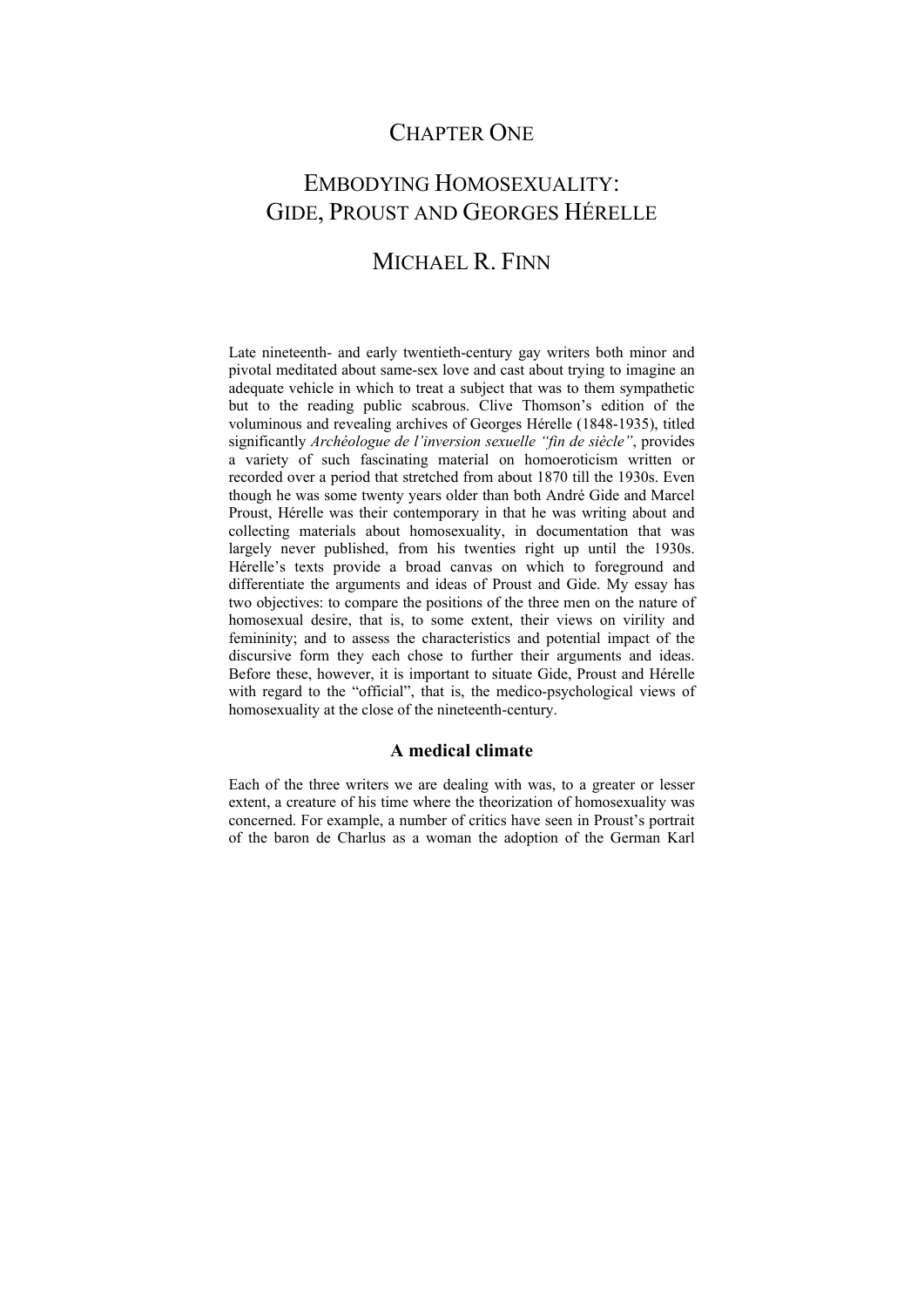Heinrich Ulrichs' 1860s theory of homosexuality as the presence of a female soul in the body of a man.<sup>1</sup> Roland Barthes was struck by such nineteenth-century propositions not only in Proust, but in Gide: "L'Homme et la Femme (contraires, on le sait, définis par Proust biologiquement, et non symboliquement; trait d'époque sans doute, puisque, pour réhabiliter l'homosexualité, Gide propose des histoires de pigeons et de chiens)".2 There may be a whiff of disdain in this "pigeons and dogs" reference, for it seems clear that Barthes' early respect for Gide gave way to a fascination with Proust. Atmospherically, and here I agree with Barthes, a nineteenth-century sense of decline hangs heavily over the final volumes of *La Recherche*. Most visibly, there is the case of Charlus who goes downhill morally and physically; the inherited degeneracy of the aristocracy is said to be the root of his decline.<sup>3</sup> More broadly, however, one is struck by the virus-like expansion of homosexuality in Proust's latter volumes (Saint-Loup, Nissim Bernard, Vaugoubert, the prince de Guermantes, Mme Verdurin, etc.) in a movement that one inevitably senses as downward and fatalistic. Although Proust explained somewhat disingenuously to Gide that after *À l'ombre des jeunes filles en fleurs*, he was left with only the grotesque and the abject for *Sodome et Gomorrhe*, a reader cannot help but identify a residue of nineteenth-century degeneracy at work here.4

As we know, a kind of pathological pall hung over the question of non-conforming sexualities in the latter years of the nineteenth- and early decades of the twentieth-centuries. In 1882, Jean-Martin Charcot and Valentin Magnan provided their own highly visible incitement to other French psychiatrists interested in sexology and, incidentally, to novelists, with an article on homosexuality and what they called "other sexual perversions".5 A year later, Paul Bonnetain published *Charlot s'amuse*, his

<sup>&</sup>lt;sup>1</sup> See, for example, Antoine Compagnon, Proust entre deux siècles (Paris: Seuil, 1989), 269.

<sup>2</sup> See Roland Barthes' article, "Une idée de recherche," in *Œuvres complètes*, 5 vols., ed. Éric Marty (Paris: Seuil, 2002), 2, 1218-21.<br><sup>3</sup> Marcel Proust, *À la recherche du temps perdu*, 4 vols. (Paris: Gallimard

<sup>[</sup>Pléiade], 1987-89), vol. 3, 556.

<sup>4</sup> Proust's comment to Gide is in André Gide, *Journal 1887-1925* (Paris: Gallimard [Pléiade], 1996-1997), 1126. I have developed the degeneracy argument in more detail in "Proust and Ambient Medico-Literary Homosexualities 1885-1922," *French Forum* 37, no. 3 (Fall 2012): 49-64.<br><sup>5</sup> "Inversion du sens génital," *Archives de neurologie, Revue des maladies* 

*nerveuses et mentales* III, no. 7 (1882) : 53-60, and "Inversion du sens génital et autres perversions sexuelles (suite) ", *Archives de neurologie, Revue des maladies nerveuses et mentales* IV, no. 12 (1882) : 296-322.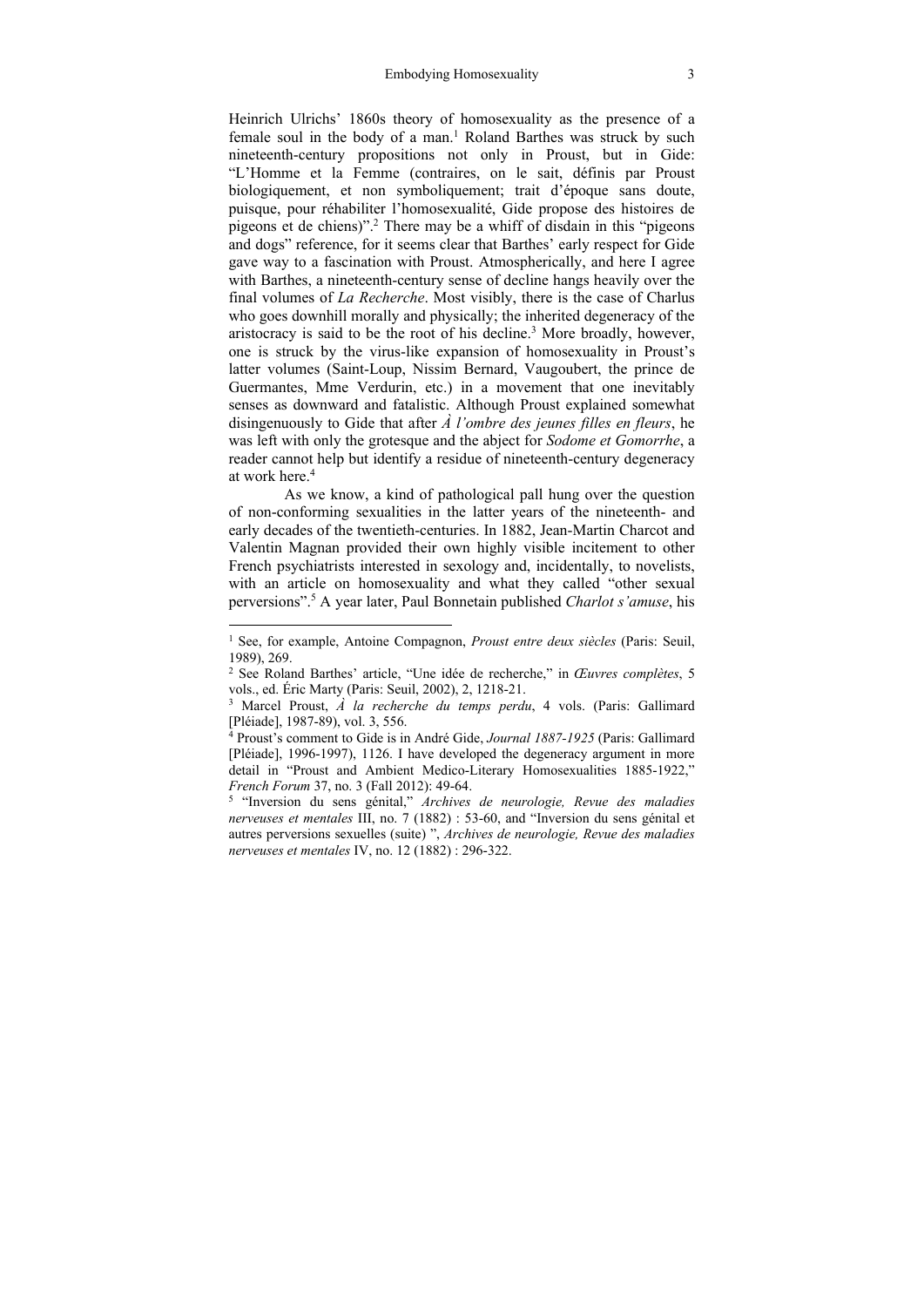novel of the physical degeneration of a serial masturbator. Parts of his narrative consist of borrowings from handbooks of sexual perversions such as Dr. Paul Moreau's *Des aberrations du sens génésique* (1880).6 Scores of other writers of fiction mined this seam of the perverted, often with direct reference to the medico-sexological. $<sup>7</sup>$ </sup>

For *aliénistes* such as Benjamin Ball and Alexandre Cullere, homosexuality was simply a branch of madness, a permanent condition of mental unbalance.<sup>8</sup> The actual turn of the century may have brought some abatement in the chorus of studies on "degenerate" sexual behaviour, but it seems that the watchword of the medical community concerning same-sex love was still firm, if not categorical. In 1898 the Charcot protégé Charles Féré, Director of the Hôpital Bicêtre, expressed this all-encompassing judgement: "L'inversion sexuelle, l'attraction spontanée sensuelle, sentimentale ou intellectuelle pour un individu du même sexe est considérée par la plupart des médecins comme un stigmate de dégénérescence."9

In the case of all three gay men we are discussing, Proust, Gide and Hérelle, medicine and its judgements were a clear presence in their formative years. Did they greet these judgements with alarm, or make their peace with them? A medical anecdote related to André Gide is well known. Because of his all too evident preoccupation with masturbation, he was expelled at age nine from the École Alsacienne in Paris and made to visit a certain Dr. Paul Brouardel (who would later become Dean of the Faculty of Medicine in Paris). At the end of the interview, Brouardel supposedly made clear that if Gide did not abandon his bad habits, castration was the cure, and he indicated, pointedly, a cache of Berber spears that he kept in his office.<sup>10</sup>

For his part, Marcel Proust was, of course, the son of a wellknown doctor, Adrien Proust, famous for championing the idea of the *cordon sanitaire* that would protect Europe from diseases such as cholera.

<sup>6</sup> See my article "Naturalisme, sexe et sexologie. Excès catastrophique ou fantaisie médicale? " *Les Cahiers Naturalistes* 85 (2011) : 117-133. 7 For example: Paul Adam (*Chair molle*, lesbianism, prostitution), Henri d'Argis

<sup>(</sup>*Sodome*, homosexuality; *Gomorrhe*, lesbianism), Jean-Louis Dubut de Laforest (*Le Gaga*, satyriasis, multiple perversions), René Maizeroy (*Deux amies*, lesbianism), Sophie Harley (*Satane* and *La Pieuvre*, bisexuality), Rachilde (*La Marquise de Sade*, sadism), Catulle Mendès (*Zo'har*, incest, *Méphistophéla* and *Lesbia*, lesbianism). 8 Ball, *La Folie érotique* (Paris: Baillière, 1888); Cullerre, *Les Frontières de la* 

*folie* (Paris: Baillière, 1888). 9 *Étude de la descendance des invertis* (Paris: Progrès Médical, 1898), 3. 10 André Gide, *Si le grain ne meurt* (Paris: Gallimard, 1928/1947), 67-69.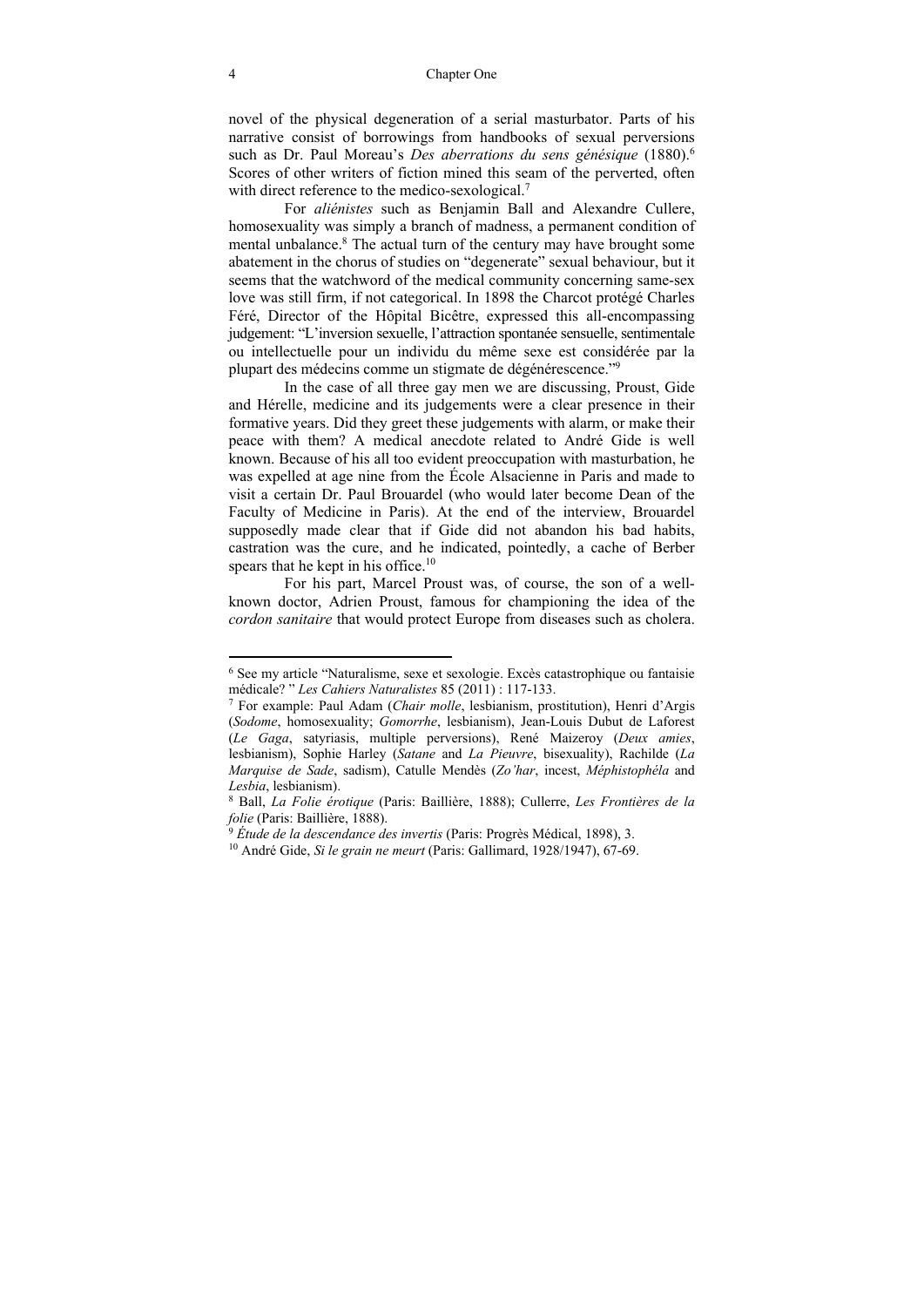But his teenaged son was also prone to self-pleasuring and, writing to a young friend, Marcel observes that that very morning his concerned father had begged him to stop masturbating for at least four days. The same letter records very probably the real reason for Adrien's request: Proust's parents had forbidden their son from seeing a fellow student, Jacques Bizet, the son of the composer, with whom Marcel seemed too close. An astonishingly direct letter from Marcel to his maternal grandfather demonstrates both Adrien's anxiety about his son's sexuality as well as Marcel's apparent ease in dealing with the question. He writes that he has urgent need of thirteen francs:

> Voici pourquoi. J'avais si besoin de voir une femme pour cesser mes mauvaises habitudes de masturbation que papa m'a donné 10 francs pour aller au bordel, mais 1º dans mon émotion i'ai cassé un vase de nuit, 3 francs 2<sup>°</sup> dans cette même émotion je n'ai pas pu baiser. Me voilà donc comme devant attendant à chaque heure davantage 10 francs pour me vider et en plus ces 3 francs de vase.<sup>11</sup>

Gide had maintained that he was not overly frightened by Brouardel's threat. Writing at age seventeen to Bizet, whom he adored, Proust wrote relaxedly that he considered two boys masturbating together as just as acceptable as heterosexual love.<sup>12</sup> Hérelle opines that masturbation is almost a hygienic necessity for sixteen- and seventeenyear-olds, but, adopting a theory that is at complete odds with fin-de-siècle medical prejudice, he proposes the following: "La jouissance commune, avec exaltation d'amour, est beaucoup moins fatigante pour l'organisme et ne déprime pas les facultés intellectuelles et morales".13

The concern over adolescent male masturbation, and possible attendant homosexuality, like that anxiety surrounding the potential for lesbian behaviour fostered in convent-run *pensions*, was one of those panics that flourished in a period haunted by changing gender roles as women entered traditional male workplaces while France itself, unlike England or Germany, had to contend with very low, sometimes negative, birthrates.

<sup>11</sup> Marcel Proust, *Correspondance*, ed. Philip Kolb (Paris: Plon, 1993), XXI, 550- 551.

<sup>&</sup>lt;sup>12</sup> See Marcel Proust, *Écrits de jeunesse 1887-1895* (Institut Marcel Proust International, 1991), letter 4 (51-52) and letter 5 (57-58).

<sup>&</sup>lt;sup>13</sup> Georges Hérelle, *Archéologie de l'inversion sexuelle "fin de siècle"*, ed. Clive Thomson (Paris: Le Félin, 2014), 164.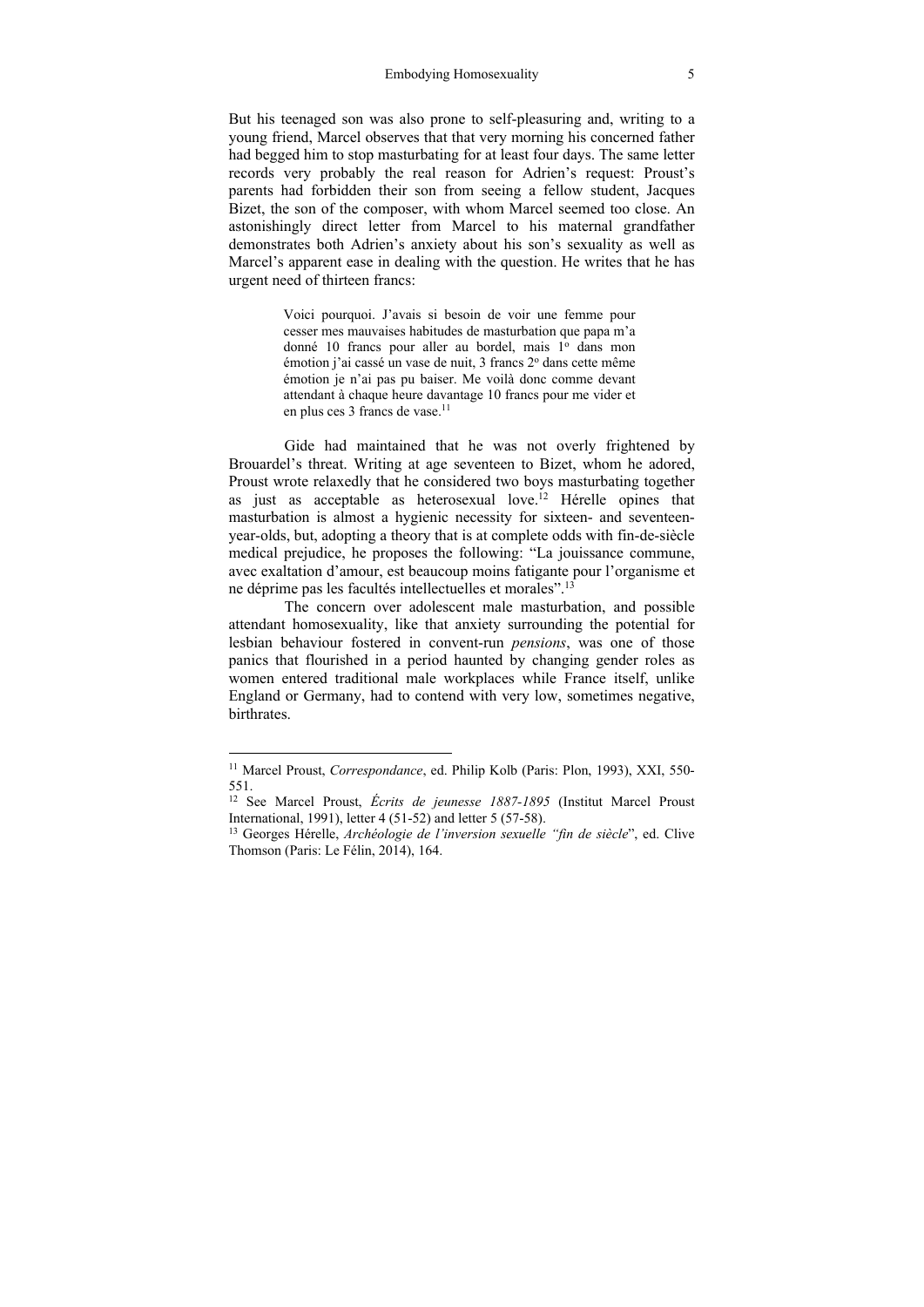### 6 Chapter One

 We don't know of any auspicious medical encounters from Georges Hérelle's childhood and adolescence, but the medical library he developed, which would eventually hold 250 volumes, and the multiple medical references he makes in his writing, show how well he was informed about ambient sexual research. His "special collection" would include works on the history of prostitution, a novel titled *Un hermaphrodite* and a copy of Ambroise Tardieu's *Études medico-légales sur les attentats aux mœurs*, which contains a devastating if wholly exaggerated treatise on the abnormal physical attributes of "inverts", i.e., gay men who practise anal intercourse. Hérelle read the works of the major sex researchers of the day. In 1893 he is seen commenting on the French translation of *Die conträre Sexualempfindung* [sexual inversion] of Albert Moll.<sup>14</sup> He finds Westphals's view that gays are painfully aware of their abnormality incomplete; he is more impressed by the research of Krafft-Ebing who proposes that homosexuals are happy enough to be what they are, but are saddened by the social obstacles to their acceptance.<sup>15</sup>

But what of Hérelle's own homoerotic attractions as a teenager and late adolescent? A fascinating revelation of Clive Thomson's volume is that, among his infatuations during the years spent at Collège Sainte-Barbe and Lycée Louis-le-Grand, was a passionate attraction both for Paul Bourget and the latter's younger brother Félix.16 Paul would of course become one of the most successful novelists of his day. His fiction would be admired for his supposed mastery of female psychology and sometimes derided for its obsession with adultery.

In the exchanges of correspondence archived in Troyes, we see a patronizing Paul Bourget rejecting Hérelle's point of view on homosexuality. The seventeen-year-old Bourget writes, "Ne dire que ce qu'il faut est s'abstenir de désirer les choses extérieures, –voilà le principe de la vraie morale, de celle des stoïciens […] point de plaisirs, point de superfluité […] Je t'engage très fortement à quitter cette vie molle et

<sup>14</sup> Philippe Lejeune, "Autobiographie et homosexualité en France au XIXe siècle," *Romantisme* 56 (1987) : 73-100, quoted in Georges Hérelle, *Archéologie de l'inversion sexuelle "fin de siècle*", ed. Clive Thomson (Paris: Le Félin, 2014), 38. 15 Georges Hérelle, *Archéologie de l'inversion sexuelle "fin de siècle*", ed. Clive

Thomson (Paris: Le Félin, 2014), 41; 156-57.<br><sup>16</sup> In a wide-ranging article entitled " 'Les sentiments dont nous parlons' : La

correspondance de Georges Hérelle," *Études françaises* 51.1 (2019) : 17-31, Clive Thomson explores further Hérelle's exchanges and relationships with Paul Bourget, his brother Félix and several other young men.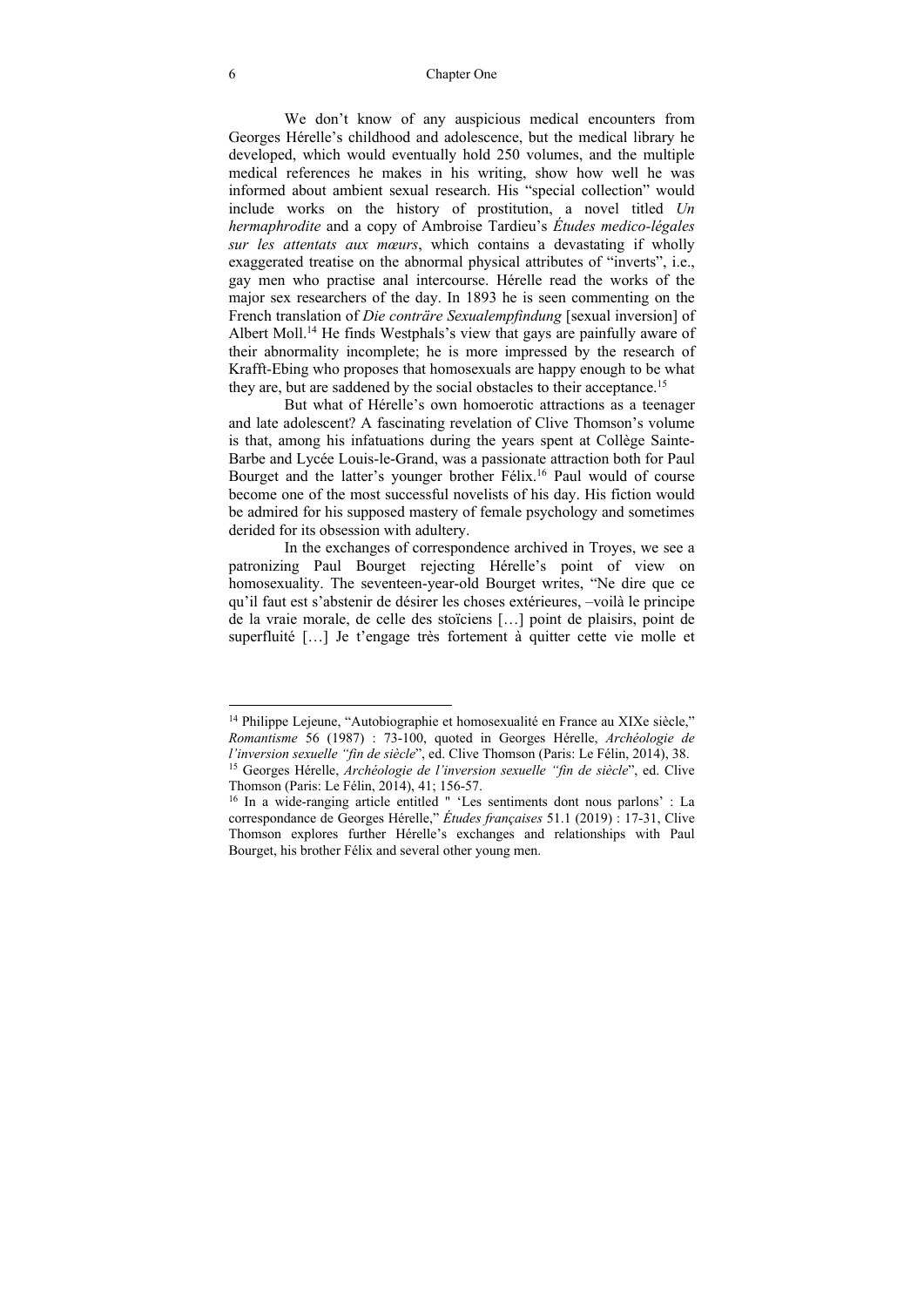douce où tu sembles te complaire".17 Well aware of Bourget's passionate attraction to two young men, Maurice Bouchor and Adrien Juvigny, Hérelle accuses his friend of hypocrisy: "Tu tâches de stupéfier les désirs de ton cœur devant l'immobile pensée du devoir." And the fact that Bourget's behaviour is posturing is projected in an outward austerity of manner that one senses exaggerated.<sup>18</sup> What we see in this whole episode is Hérelle's unabashed acceptance of his feelings. As Clive Thomson puts it, "Sa correspondance de ces années avec les frères Bourget, Paul et Félix, montre clairement qu'il accepte, comme une donnée sûre, et peut-être même avec une certaine sérénité, son attraction pour les garçons ".19

### **Desire: masculinity/femininity**

At an immediate reading, the central point of contention that separates Proust and Gide with regard to homosexuality involves the structure of desire. For both writers the issue of virility is central, although the question obviously agitates Gide more than Proust. If Proust stresses the search for virility on the part of the queen-like baron de Charlus, it is because Charlus has an inner female nature that requires an adult male, "un homme fait". In the typology of homosexuality put forward by Gide, it is only and strictly the non-effeminate, virile male who represents the authentic, morally acceptable homosexual. For Charlus and for Gide's character Corydon, the desired object is a man, a mature one in the first case, an adolescent one in the second.

 Hérelle's main preoccupation is love between men and adolescent boys, but he too, like Gide, though less often and less stridently, finds effeminacy in gays unpalatable. In one moment where personal feelings are bared he writes:

> Ceux qui sont " filles" en amour ont des instincts bas. Ceux qui aiment véritablement les enfants<sup>20</sup> sont des *hommes*, que les

<sup>17</sup> Georges Hérelle, *Archéologie de l'inversion sexuelle "fin de siècle*", ed. Clive Thomson (Paris: Le Félin, 2014), 77-78.<br><sup>18</sup> Daniel Ridge of Vanderbilt University is preparing a volume of the letters

between Bourget, Maurice Buchor, Adrien Juvigny and Hérelle. In spite of In spite of Bourget's protestations of the purity of his feelings for Juvigny, in 1887 he requested Hérelle to return his letters to Juvigny because they might compromise him if they fell into the wrong hands.

<sup>19</sup> Georges Hérelle, *Archéologie de l'inversion sexuelle "fin de siècle*", ed. Clive Thomson (Paris: Le Félin, 2014), 25.<br><sup>20</sup> By which he clearly means not children but adolescent boys.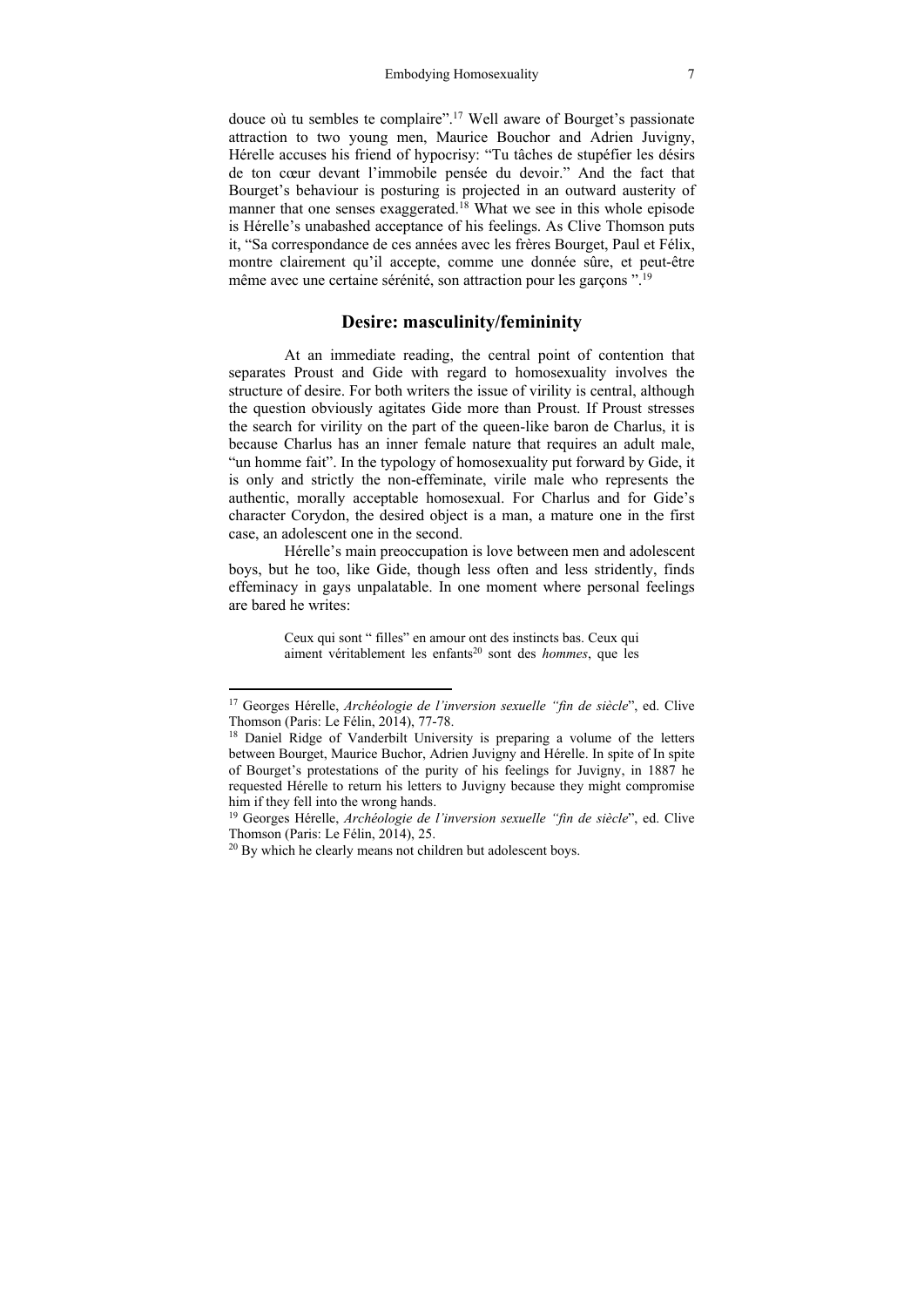mièvreries féminines dégoûtent, et qui pourtant sont épris de la délicatesse, jointe à la force, de l'élégance dans l'énergie, etc. C'est mon type de beauté.<sup>21</sup>

For his part, Proust is certain that this professed desire for the virile has a different meaning. Casting about for the most appropriate terminology for homoerotic love, Proust opts for "inverti" over "tante" and "homosexuel". Why? His reason would have been especially unpalatable for Gide, since for Proust, there is no such thing as a homosexual: "Les homosexuels mettent leur point d'honneur à n'être pas des invertis […] Si masculine que puisse être l'apparence de la tante, son goût de virilité proviendrait d'une féminité foncière, fût-elle dissimulée. Un homosexuel ce serait ce que prétend être, ce que de bonne foi s'imagine être, un inverti<sup>"? 22</sup> Thus Gide, Hérelle with him, and no doubt Proust himself, would in fact have a basically feminine nature.

 Another gay man, Roland Barthes, frames the conundrum of virile/feminine in a different way, adding a nuance to Proust's position, but still with a very tight focus on the meaning of desire: "Dans tout homme qui parle l'absence de l'autre, *du féminin* se déclare: cet homme qui attend et qui en souffre, est miraculeusement féminisé. Un homme n'est pas féminisé parce qu'il est inverti, mais parce qu'il est amoureux."23 (Let us observe that, in one reading of this text, Barthes seems perilously close to declaring that femininity has an essence and that that essence is a kind of sorrowful expectancy.) Given that Gide's writing served as a literary and moral guide to the young Roland Barthes, the latter's comment above can be read as a direct challenge to Gide's idea that the true homosexual has only virile feelings. Naomi Segal similarly identifies in Gide an ideological movement to establish "the principle of the masculinization of desire and the feminization of need".<sup>24</sup> But Gide appears to be fighting himself on the issue of effeminacy. Reflecting on his brusque treatment of Alexis B., his fiancée's brother, Corydon problematizes somewhat his own position on the effeminate when he says,

<sup>21</sup> Georges Hérelle, *Archéologie de l'inversion sexuelle "fin de siècle*", ed. Clive Thomson (Paris: Le Félin, 2014), 237. 22 Marcel Proust, *À la recherche du temps perdu*, 4 vols. (Paris: Gallimard

<sup>[</sup>Pléiade], 1987-89), vol. 3, 955.<br><sup>23</sup> Barthes, Fragments d'un discours amoureux (Paris: Seuil, 1977), 20.

<sup>&</sup>lt;sup>24</sup> Segal, *André Gide: Pederasty and Pedagogy* (Oxford: Clarendon Press, 1998), 87.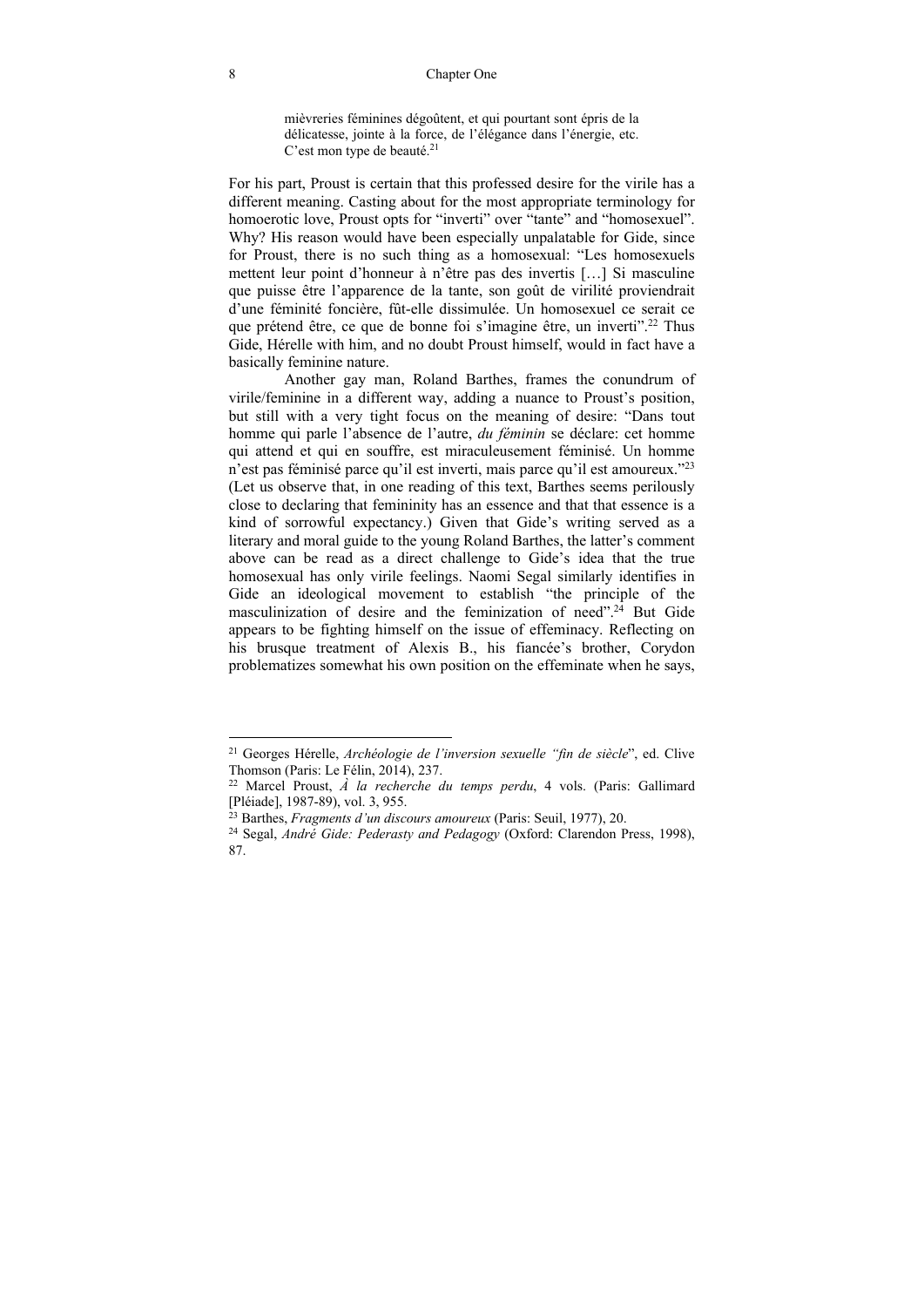"Je lui parlai sévèrement […] avec mépris outré pour ce que j'appelais efféminement, qui n'était que l'expression naturelle de sa tendresse".<sup>25</sup>

And so, is tenderness indistinguishable from the feminine or from the effeminate? Hérelle notes, thoughtfully, that the adolescents he and his fellow pederasts admire are, in a sense, hermaphrodites.26 Desire and no doubt tenderness are multi-directional in them because their sexuality is not fully defined: "La vérité est que le plus grand nombre des garçons de quinze à dix-huit ans n'a encore aucune vocation décidée […] Il n'y a le plus souvent en eux qu'un vague désir de volupté, […] peu importe que les lèvres qui les embrassent soient d'un homme ou d'une femme".27 And in a comment about the boy-culture of ancient Greece but which was certainly applicable to his own time, Hérelle noted that because beautiful young adolescents were idolized, they sometimes developed the coquettish, capricious behaviour of a female.28 Paul Bourget, passionately attached to young male friends but attempting to keep his love chaste, pictured his personal conflict in the form of a perverse gender-attraction mix-up: "Sans doute [l'amour des enfants] correspond à un besoin de l'âme mais cela même prouve sa monstruosité, parce que l'on aime avant tout dans l'enfant ce qu'il y a de gracieux, de féminin."29

In a separate text Hérelle defines what he likes in a young male by way of a contrast between female and male voices:

> Pour ma part, je déteste cette voix féminine presque autant qu'une voix rauque et gutturale. J'aime une prononciation douce mais d'un bon timbre et pas trop haute; les inflexions exagérées, chantantes, me paraissent toujours une affectation ridicule, une mollesse déplaisante: je veux que mon aimé soit un garçon et non pas une fille. Ce qui me déplaît dans la parole de la femme, ce je ne sais quoi de vaniteusement gracieux, cette pose pour la douceur, pour la passion, pour la bonté, etc., m'agace. Je veux que la voix de l'aimé exprime un caractère jeunement viril, c'est-à-dire quelque chose de souple et de fort, d'alerte et d'aimable, sans langueur, sans cajolerie, etc.<sup>30</sup>

<sup>&</sup>lt;sup>25</sup> André Gide, *Corydon* (Paris: Gallimard [Folio], 1924/2012), 25-26.<br><sup>26</sup> Georges Hérelle, *Archéologie de l'inversion sexuelle "fin de siècle*", ed. Clive

Thomson (Paris: Le Félin, 2014), 132. 27 Ibid., 178.

<sup>28</sup> Ibid., 350.

<sup>&</sup>lt;sup>29</sup> Letter of 21 March 1870 (Bourget was nineteen years old) to Georges Hérelle. <sup>30</sup> Ibid., 150-151.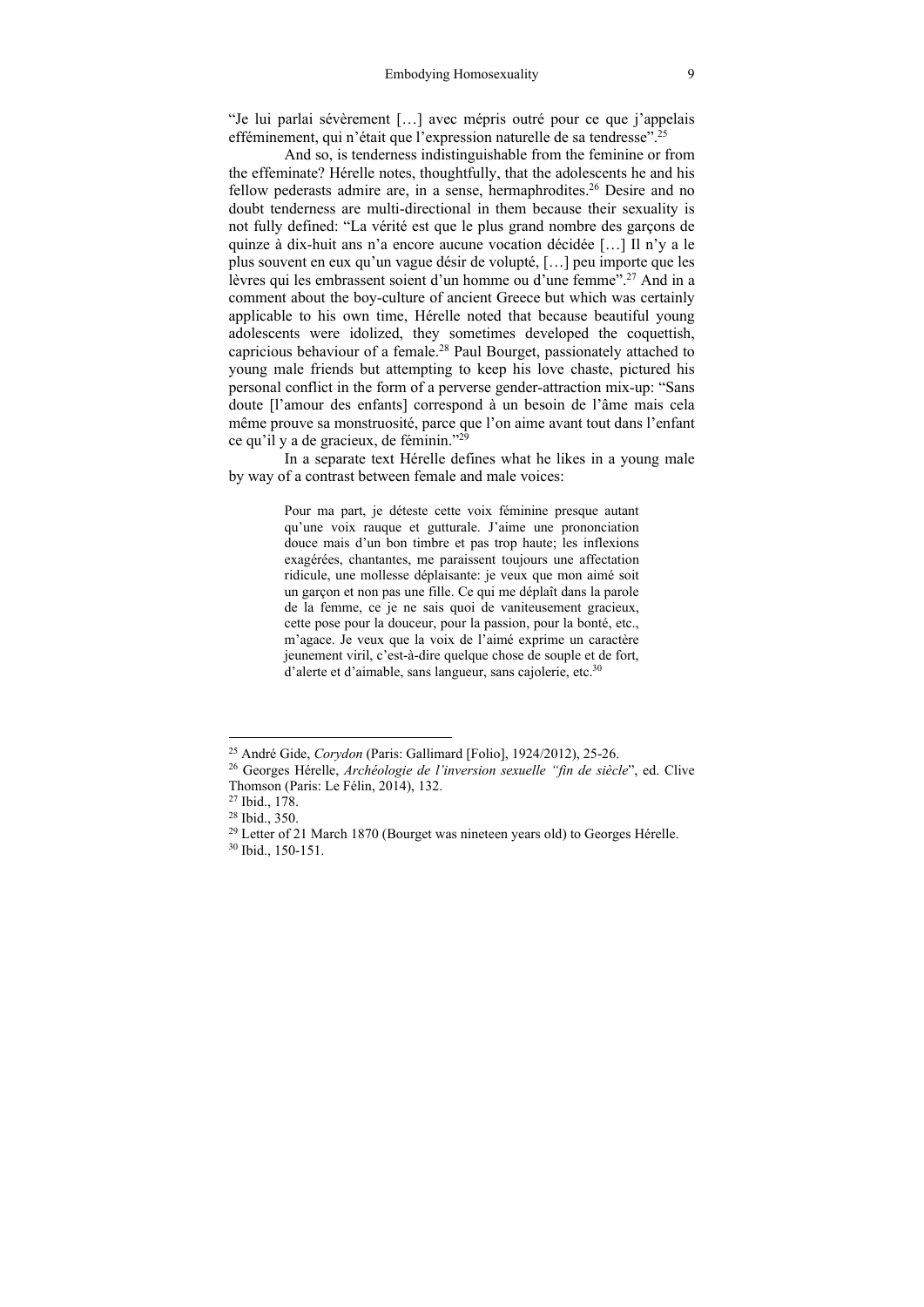### 10 Chapter One

 At an early point in Gide's dialogue, Corydon appears to be broadly accepting of variations in the sexual world. The range of attitudes and practices in homosexual relationships is perfectly comparable to those within heterosexuality, he says, from abnegation and platonism to vice and sadism.<sup>31</sup> But later in the text, Corydon makes a distinction between "normal" homosexuals and "inverts", the latter term somewhat opaque because "inversion" was and is used by many as a generic term for homosexuality.<sup>32</sup> In Gide's parlance the word seems usually to mean strictly penetrative sex with a man. As the critic Michael Lucey has put it, Corydon "attaches shame to certain forms of desire in order to free others from the same shame" and in so doing potentially demolishes what he is attempting to build.<sup>33</sup>

 In spite, then, of the nominal acceptance of infinite variety, whole categories of gay men are anathemized by Gide. In *Corydon* itself, he makes a hostile reference, in remarks related to Proust's gay portraits, to "les cas d'inversion, d'efféminement, de sodomie".34 Expanding on this in his *Journal*, he sets out three categories of homosexuals, that is, pederasts, sodomites and inverts.<sup>35</sup> He defines the sodomite anodinely enough as "celui dont le désir s'adresse aux hommes faits". There would seem to be no reason to condemn this group of men except that the word "sodomy" hangs over their nomenclature. He asserts that these three groups detest each other: "la différence entre eux est telle qu'ils éprouvent un profond dégoût pour les autres".<sup>36</sup> The level of emotion in this text surprises: why such heat? Is it simply Gide's disgust that is directed at men who play a female role in their relationship (obviously, this would include the passive partner in sodomy)?

Does Hérelle, for his part, ever broach the subject of physical sodomy? His analyses seem to bear strictly on men's love for younger men. There is one particular text in Latin which mentions, somewhat

<sup>&</sup>lt;sup>31</sup> André Gide, *Corydon* (Paris: Gallimard [Folio], 1924/2012), 29.<br><sup>32</sup> Corydon says, "Et vous comprenez, je l'espère, ce que par 'inverti' je veux dire." Do we understand? Hérelle uses the term "inversion" regularly in a universal sense, avoiding "uranisme" and only later adopting "homosexualité". In his delightful article "Une idée de recherche" Barthes invokes the term "inversion" not only to refer (obliquely) to Proust's homosexuality but to characterize Proust's somewhat maniacal technique of presenting an initial apparent reality followed by a reversal that reveals the truth.

<sup>33</sup> See Lucey, *Gide's Bent: Sexuality, Politics, Writing* (New York: Oxford University Press, 1995), 71, 89.<br><sup>34</sup> André Gide, *Corydon* (Paris: Gallimard [Folio], 1924/2012), 8, note.

<sup>&</sup>lt;sup>35</sup> André Gide, *Journal 1887-1925* (Paris: Gallimard [Pléiade], 1996-1997), 1092.<br><sup>36</sup> Ibid.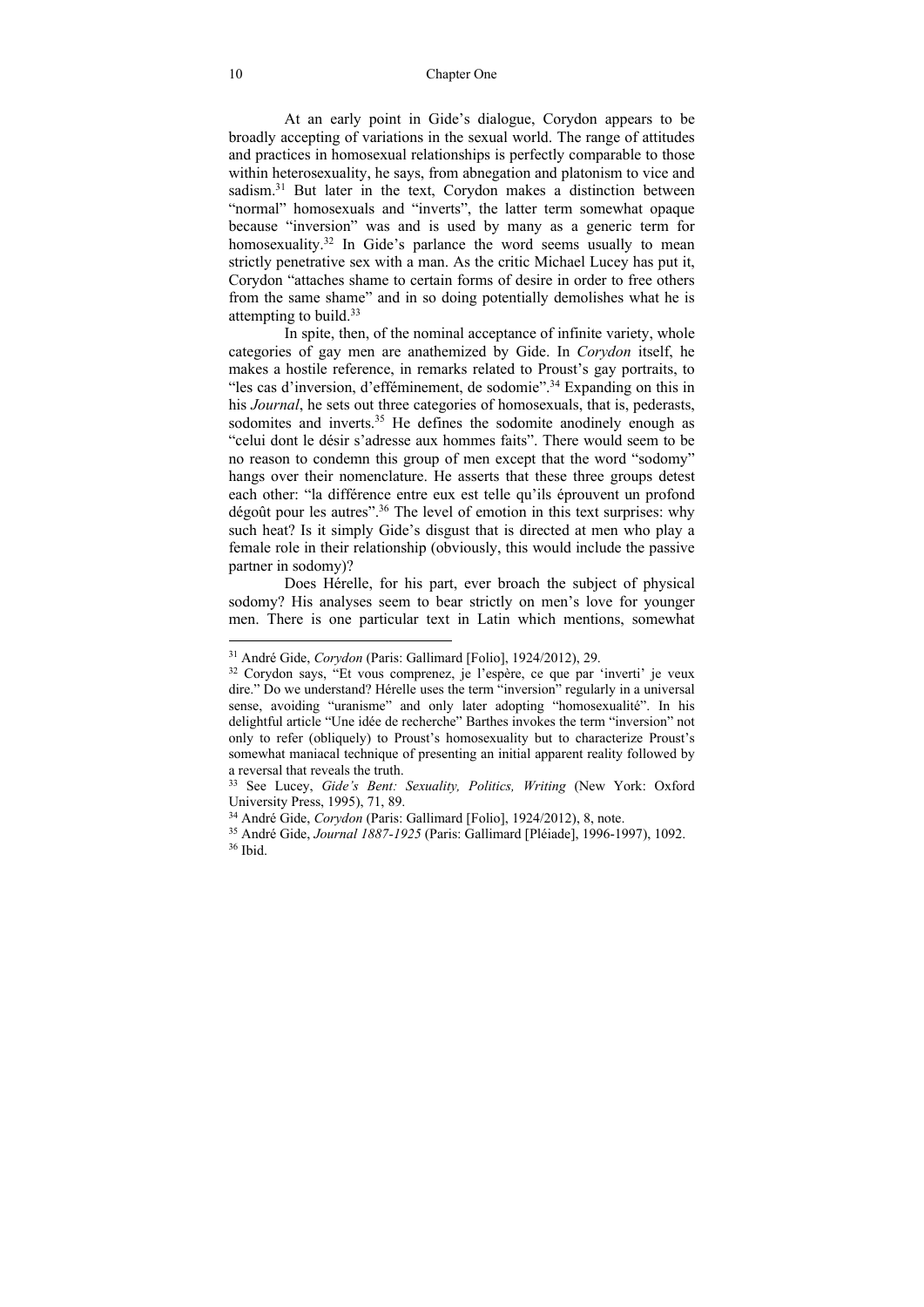ambivalently, "two ways to receive pleasure and two ways to give it". One suspects that he is speaking of masturbation and oral sex. If one follows the reasoning of Proust's most reliable biographer, it would seem that Proust's sexual life was miserable and stunted, reduced to masturbation sometimes heightened by sadistic acts (the infamous pricking of mice or rats with pins). $37$ 

In conversing with Proust, Gide realizes that other gay men may not share his antipathies: "Et je comprends enfin que ce que nous trouvons ignoble, objet de rire et de dégoût ne lui paraît pas, à lui, si repoussant".38 And yet, there is ambiguity on Proust's part as well. Exaggerated female behaviour in a man can summon up ferocious images in the Proustian text. Though there are well anchored, positive character traits that serve as compensation for Charlus' "depravity", for other, junior queens, Proust's text affords no quarter:

> Il faut avouer que chez certains de ces nouveaux venus, la femme n'est pas seulement intérieurement unie à l'homme, mais hideusement visible, agités qu'ils sont dans un spasme d'hystérique, par un rire aigu qui convulse leurs genoux et leurs mains, ne ressemblant pas plus au commun des hommes que ces singes à l'œil mélancolique et cerné, aux pieds prenants, qui revêtent le smoking et portent une cravate noire.39

It is the "polluted" image of a physical encounter featuring passivity on one side that derails Gide. By exhibiting unassertive, "female" behaviour, inverts exhibit, he writes, moral or intellectual corruption.<sup>40</sup> And yet, if they are being true to their nature, which Corydon, Proust and Hérelle see

<sup>37</sup> See Jean-Yves Tadié, *Marcel Proust. Biographie*, 2 vols. (Paris: Gallimard, 1996), 2, 320-25. Gide mentions the "enhancers" ("adjuvants)" which Proust required for orgasm, in Gide, *Souvenirs et voyages*, ed. Pierre Masson (Paris: Gallimard [Pléiade], 2001), 1051.

<sup>38</sup> André Gide, *Journal 1887-1925* (Paris: Gallimard [Pléiade], 1996-1997), 1126. 39 Marcel Proust, *À la recherche du temps perdu*, 4 vols. (Paris: Gallimard

<sup>[</sup>Pléiade], 1987-89), vol. 3, 21.

<sup>40</sup> See André Gide, *Journal 1887-1925* (Paris: Gallimard [Pléiade], 1996-1997), 1092. Gide even extends his aversion to those men in heterosexual relationships who are timid or "semi-impotent" and thus play a more passive role with their female partners. These men merit the designation "lesbian" (Ibid., 1093). Currentday criticism has taken up this idea. See Thaïs Morgan, "Male Lesbian Bodies: The Construction of Alternative Masculinities in Courbet, Baudelaire, and Swinburne," *Genders* 15 (1992): 48-49. Naomi Schor applies the term to Flaubert in "Male Lesbianism," *GLQ* 7, no. 3 (2001): 391-99.